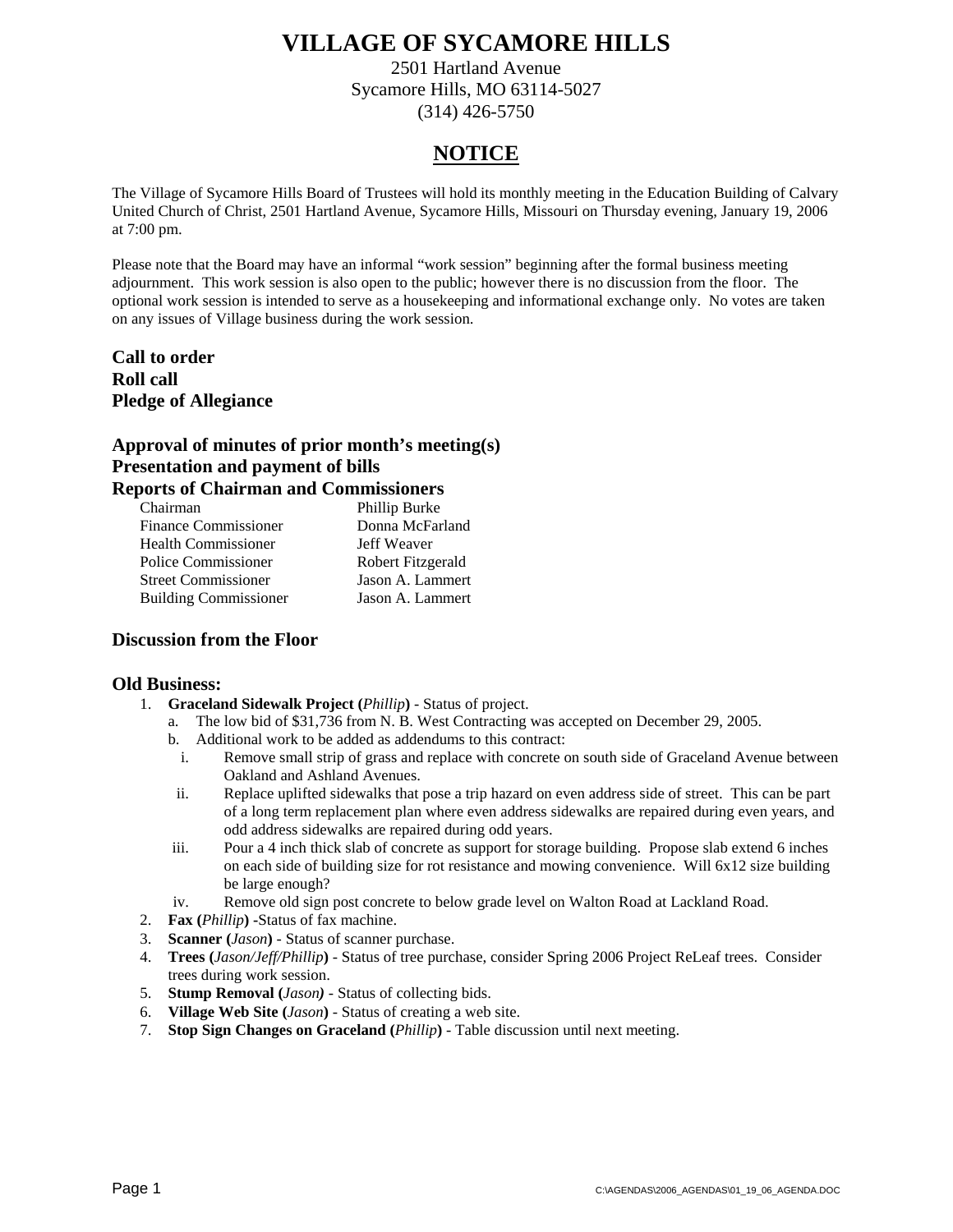2501 Hartland Avenue Sycamore Hills, MO 63114-5027 (314) 426-5750

#### **New Business:**

- 1. **Old Computers (***Phillip***)** Permission to recycle two used computer systems. Allow up to \$15 recycle fee per unit.
- 2. **Old Signage and Hardware (***Phillip***)** Permission to recycle unusable old aluminum and steel signs and posts from storage garage.
- 3. **Norton Anti-Virus update (***Phillip***)** Virus scanner needs to be renewed by February 15, 2006. Consider options during work session.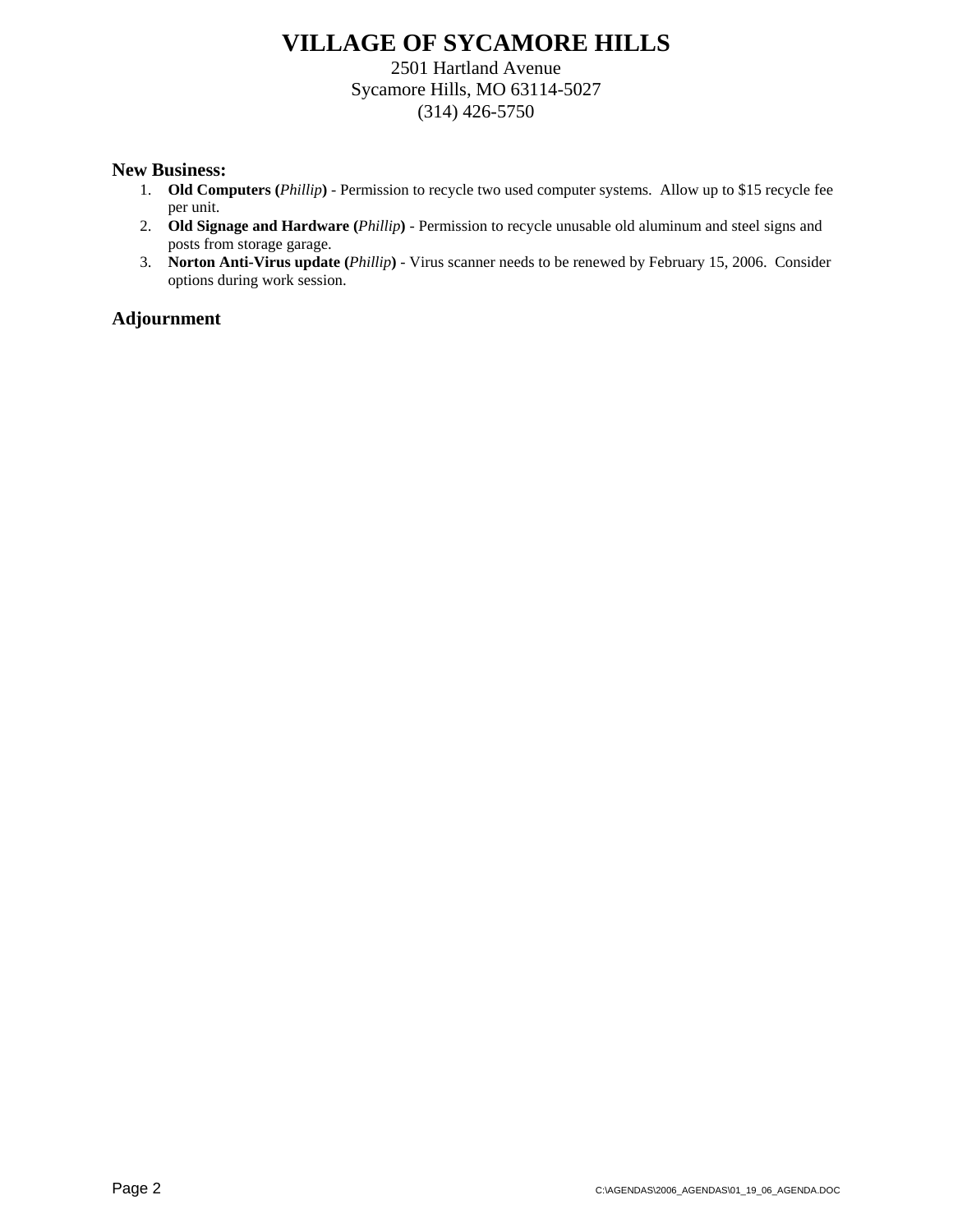2501 Hartland Avenue Sycamore Hills, MO 63114-5027 (314) 426-5750

- 1. Select trees from Forest ReLeaf.
- 2. Anti-virus options.

| symantec.                                                 |                   |                                                                                                      |                                                             |                    |               | <b>DØLL</b>             |                                |  |
|-----------------------------------------------------------|-------------------|------------------------------------------------------------------------------------------------------|-------------------------------------------------------------|--------------------|---------------|-------------------------|--------------------------------|--|
|                                                           | Change Currency v |                                                                                                      | view cart   new order   order status   checkout   shop home |                    |               |                         |                                |  |
| customer service                                          |                   | Your shopping cart                                                                                   |                                                             |                    |               | Enter your coupon code: | Apply                          |  |
| small business<br>• Need to protect                       |                   | Order Number 2078634244<br><b>B</b> shopping cart                                                    |                                                             |                    |               |                         |                                |  |
| 5 or more PCs?<br>Click here to learn                     | information)      | (your order is not finalized until you have entered and submitted payment                            |                                                             |                    |               |                         | help                           |  |
| about multi-user<br>pack and licensing<br>options.        | Quantity          | <b>Product Description</b>                                                                           | Platform                                                    | Delivery<br>Method | <b>Status</b> | Remove                  | Price                          |  |
| about symantec store                                      | lı.               | Norton Internet                                                                                      | For Windows XP/2000                                         | Download           |               | 圙                       | \$49.99                        |  |
| privacy policy<br>$\cdot$ security                        | Change            | Security 2006<br>Upgrade                                                                             |                                                             |                    |               |                         |                                |  |
|                                                           | Change            | 2 Free iTunes                                                                                        | 四型                                                          | Download           |               | m                       | Free                           |  |
|                                                           | l1                | Extended Download                                                                                    | What is the Extended                                        | Service            |               | 圙                       | \$7.99                         |  |
|                                                           | <b>Change</b>     | Service                                                                                              | <b>Download Service?</b>                                    |                    |               |                         |                                |  |
|                                                           |                   |                                                                                                      |                                                             |                    | Subtotal      |                         | \$57.98                        |  |
|                                                           |                   |                                                                                                      |                                                             |                    | <b>Total</b>  |                         | \$57.98                        |  |
|                                                           |                   |                                                                                                      |                                                             |                    |               |                         |                                |  |
|                                                           |                   |                                                                                                      |                                                             |                    |               | <b>DØLL</b>             |                                |  |
| symantec.                                                 |                   |                                                                                                      |                                                             |                    |               |                         |                                |  |
|                                                           | Change Currency v |                                                                                                      | view cart   new order   order status   checkout   shop home |                    |               | Enter your coupon code: |                                |  |
| customer service                                          |                   | Your shopping cart                                                                                   |                                                             |                    |               |                         | Apply                          |  |
| small business<br>Need to protect                         |                   | Order Number 2078633904                                                                              |                                                             |                    |               |                         | <b>B</b> shopping cart         |  |
| 5 or more PCs?<br>Click here to learn<br>about multi-user | information)      | (your order is not finalized until you have entered and submitted payment                            |                                                             |                    |               |                         | help                           |  |
| pack and licensing<br>options.                            | Quantity          | <b>Product Description</b>                                                                           | Platform                                                    | Delivery<br>Method | <b>Status</b> | Remove                  | Price                          |  |
| about symantec store                                      | l1.               | Norton Internet<br>Security 2006 2-yr                                                                | For Windows XP/2000                                         | Download           |               | 圙                       | \$69.99                        |  |
| · privacy policy<br>• security                            | Change            | Subscription                                                                                         |                                                             |                    |               |                         |                                |  |
|                                                           | Change            | 2 Free iTunes                                                                                        | 四章                                                          | Download           |               | 圙                       | Free                           |  |
|                                                           | l1                | Extended Download<br>Service                                                                         | What is the Extended<br>Download Service?                   | Service            |               | m                       | \$4.99                         |  |
|                                                           | Change            |                                                                                                      |                                                             |                    |               |                         |                                |  |
|                                                           |                   |                                                                                                      |                                                             |                    | Subtotal      |                         | \$74.98                        |  |
|                                                           |                   |                                                                                                      |                                                             |                    | <b>Total</b>  |                         | \$74.98                        |  |
|                                                           |                   |                                                                                                      |                                                             |                    |               |                         |                                |  |
| symantec.                                                 |                   |                                                                                                      |                                                             |                    |               | DØLL                    |                                |  |
|                                                           | Change Currency v |                                                                                                      | view cart   new order   order status   checkout   shop home |                    |               |                         |                                |  |
| customer service                                          |                   |                                                                                                      |                                                             |                    |               | Enter your coupon code: |                                |  |
| small business                                            |                   | Your shopping cart                                                                                   |                                                             |                    |               |                         | Apply                          |  |
| Need to protect<br>5 or more PCs?<br>Click here to learn  | information)      | Order Number 2078633904<br>(your order is not finalized until you have entered and submitted payment |                                                             |                    |               |                         | <b>a</b> shopping cart<br>help |  |
| about multi-user<br>pack and licensing<br>options.        | <b>Quantity</b>   | <b>Product Description</b>                                                                           | Platform                                                    | Delivery<br>Method | <b>Status</b> | Remove                  | Price                          |  |
| about symantec store                                      | $\sqrt{1}$        | Norton Internet                                                                                      | For Windows XP/2000 Download                                |                    |               | Ŵ                       | \$69.99                        |  |
| · privacy policy<br>· security                            | Change            | Security 2006 2yr<br>Subscription/Norton<br>Password Manager<br>Upgrade Bundle                       |                                                             |                    |               |                         |                                |  |
|                                                           | Change            | Norton Password<br>Manager Upgrade                                                                   | <b>WE</b>                                                   | Download           |               | û                       | Free                           |  |
|                                                           | l1<br>Change      | Extended Download<br>Service                                                                         | What is the Extended<br>Download Service?                   | Service            |               | û                       | \$8.99                         |  |
|                                                           |                   |                                                                                                      |                                                             |                    |               |                         |                                |  |
| \$78.98<br>Subtotal                                       |                   |                                                                                                      |                                                             |                    |               |                         |                                |  |
|                                                           |                   |                                                                                                      |                                                             |                    | Total         |                         | \$78.98                        |  |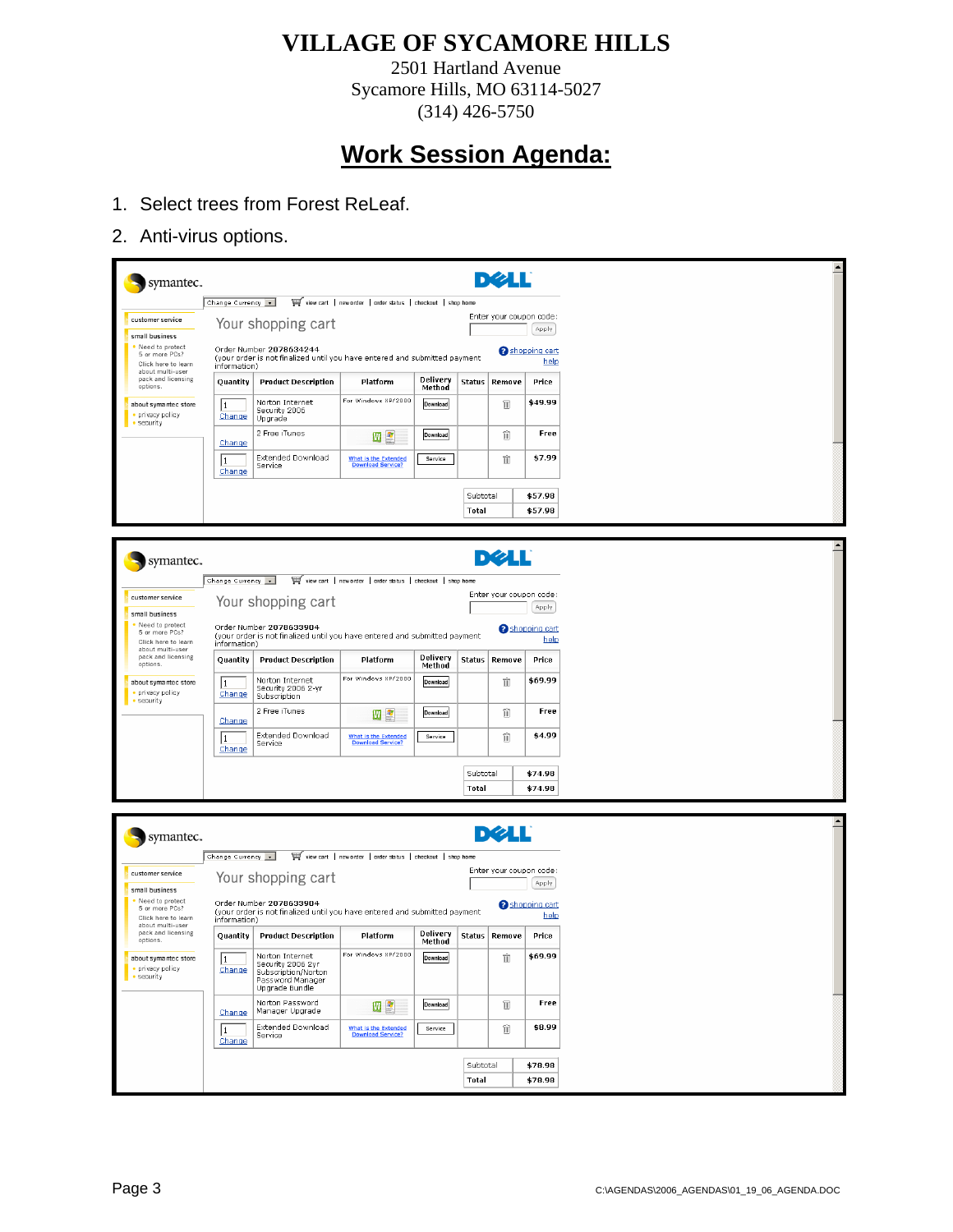2501 Hartland Avenue Sycamore Hills, MO 63114-5027 (314) 426-5750

| symantec.                                                                                                      |                                                                                                                                                                                                                                                                                                                                                                                                                                                                                          |
|----------------------------------------------------------------------------------------------------------------|------------------------------------------------------------------------------------------------------------------------------------------------------------------------------------------------------------------------------------------------------------------------------------------------------------------------------------------------------------------------------------------------------------------------------------------------------------------------------------------|
|                                                                                                                | view cart   new order   order status   checkout   shop home                                                                                                                                                                                                                                                                                                                                                                                                                              |
| customer service                                                                                               | What is the difference between an upgrade and a subscription<br>renewal?                                                                                                                                                                                                                                                                                                                                                                                                                 |
| small business                                                                                                 |                                                                                                                                                                                                                                                                                                                                                                                                                                                                                          |
| Need to protect<br>5 or more PCs?<br>Click here to learn<br>about multi-user<br>pack and licensing<br>options. | An Upgrade is the purchase of a new version of a Symantec product<br>to replace your older version. When you purchase an upgrade, you<br>purchase a full version of the product. To purchase an upgrade<br>please visit www.symantecstore.com and click on "Upgrade" in the<br>left frame.                                                                                                                                                                                               |
| about symantec store<br>· privacy policy<br>$\bullet$ security                                                 | • If the product uses subscriptions, then the purchase includes<br>a new subscription. Typical Symantec products that use<br>subscriptions include Norton AntiVirus, Norton Internet<br>Security, Norton Personal Firewall, and Norton SystemWorks.<br>• New versions may include new features and compatibility with<br>newly released operating systems or operating system<br>updates (service packs).                                                                                |
|                                                                                                                | A Subscription Renewal is a service that you purchase to continue<br>to receive virus definition files and/or content filter lists that the<br>service provides. When you renew your subscription, you buy the<br>service that provides the virus definition files and/or content filter<br>lists for 12 months. For help with subscription issues please see the<br>Subscription Troubleshooter.                                                                                        |
|                                                                                                                | • Subscriptions do not add new features to your Symantec<br>product, and do not make that product compatible with new<br>versions of the Windows operating system.When you<br>purchase a subscription, you are not purchasing a new<br>version of the product<br>• Subscriptions are used to keep your product aware of new<br>security threats such as new viruses or new Web sites that<br>you might want to block from your computer.<br>Still more questions? Back to Main Help Page |
|                                                                                                                | Still need help? Contact Symantec Store Customer Service                                                                                                                                                                                                                                                                                                                                                                                                                                 |

 $\boxed{\Box}$ 

#### ec Dell Online Store - Mozilla .<br>SymantecStore.com Shopping Cart Help - Mozilla

#### SymantecStore Shopping Cart Help

**How do I pay by purchase order**<br>Symantes Chora cocapts<br>order (\$500 minimum). If you would like to pay<br>by purchase order (\$500 minimum). If you would like to pay<br>by purchase order, you must first apply for a<br>symantes of sy

shopping cart.<br>
How do I use Coupons?<br>
How do I use Coupons?<br>
Move your pointer over the "Do you have a<br>
coupon" phrass found above your selected<br>
products at the top of the page. Enter your<br>
coupon number and click the "a

What is the Symantec Store Backup CD

**What is the Symmates Store Backup CD**<br> **Customers Mondately, Customer Store All and Mondately discussions**<br>
during the purchase process only, to purchase a<br>
during the purchase process only, to purchase a<br>
Backup CD for

How do I remove items from my shopping cart?<br>Press the "dick to remove" image next to the<br>item that you wish to remove.

How do I change the item quantity in my<br>shopping cart?<br>Change the number in the box next to that item<br>and dick the "Change" link below the box.

**Is my order secure?**<br>Yes! We have contracted with Digital River, Inc.<br>for our online commerce. They use their own<br>Secure Sales Server technology (S3) on every<br>transaction that we process. <u>Click here</u> for more<br>informatio

How do I change my shipping options?<br>If you ordered a packaged product, you can<br>change the shipping method and the country<br>destination in the drop down menus above. Your<br>shipping changes will automatically be<br>recalculated

reaction.ce. In you choese a during<br>the product, no shipping charges will appear.<br>If you would like to change your product dailyery<br>maps next to the term ve wish to remove and<br>dick the "Continue Shopping" button. Select th

Do I have to pay sales tax/VAT?<br>We charge applicable sales tax for orders<br>whe charge applicable sales tax for orders<br>shipped to California, Minnesota and<br>Washington, Sales tax is automatically<br>costs.

Pursuant to the Digital VAT Directive, as of 1st<br>July 2003, European customers will be charged<br>VAT (Tax) on all downloadable digital products<br>and services, including software at 17.5%.

We will gladly credit sales tax for government<br>institutions. Just fax us a copy of your order's<br>tax-exemption form with an address matching<br>your order's billing or shipping address at:<br>952-253-8760, Please include a copy o

What is the Symantec Return Policy?<br>Most Symantec consumer products are eligible<br>for return within 60 days of the purchase date.<br> $\frac{C \text{lick here}}{C \text{lick here}}$  for more information on the return<br>policy for all Symantec products and

What is the Extended Download Service?<br>When you buy the Extended Download Service,<br>you may redownload your software for a period<br>of one year after the date of purchase. <u>Click</u><br>here for Terms and Conditions.

Didn't find your answer and still need help?<br><u>Click here</u> for additional assistance.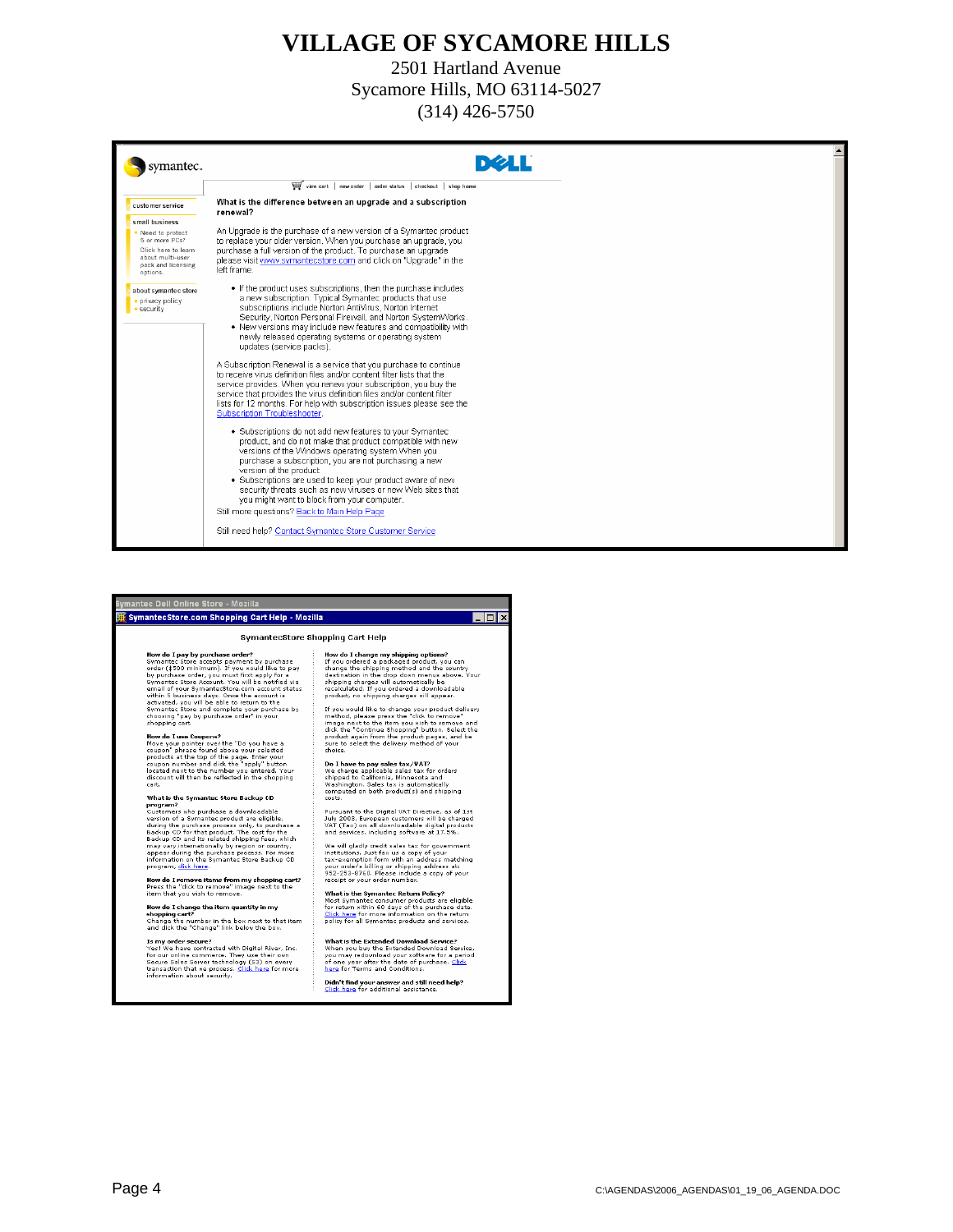2501 Hartland Avenue Sycamore Hills, MO 63114-5027 (314) 426-5750

### **NOTICE**

The Village of Sycamore Hills Board of Trustees will hold its monthly meeting in the Education Building of Calvary United Church of Christ, 2501 Hartland Avenue, Sycamore Hills, Missouri on Thursday evening, February 16, 2006 at 7:00 pm.

Please note that the Board may have an informal "work session" beginning after the formal business meeting adjournment. This work session is also open to the public; however there is no discussion from the floor. The optional work session is intended to serve as a housekeeping and informational exchange only. No votes are taken on any issues of Village business during the work session.

#### **Call to order Roll call Pledge of Allegiance**

#### **Oath of Office**

#### **Approval of minutes of prior month's meeting(s) Presentation and payment of bills Reports of Chairman and Commissioners**

| Chairman                     | Phillip Burke     |
|------------------------------|-------------------|
| <b>Finance Commissioner</b>  | Carrie Woodrum    |
| <b>Health Commissioner</b>   | Jeff Weaver       |
| Police Commissioner          | Robert Fitzgerald |
| <b>Street Commissioner</b>   | Jason A. Lammert  |
| <b>Building Commissioner</b> | Jason A. Lammert  |

#### **Discussion from the Floor**

#### **Old Business:**

- 1. **Graceland Sidewalk Project (***Phillip***)** Status of project.
	- a. Bids for additional work to be added as addendums to this contract:
		- i. \$2260.00 Remove small strip of grass (150 feet by 1 foot wide) and replace with concrete on south side of Graceland Avenue between Oakland and Ashland Avenues.
	- ii. \$6345.00 Replace uplifted sidewalks (47 segments @ \$135.00 each) that pose a trip hazard on even address side of streets.
	- iii. \$862.00 Pour a 7x13 foot 4 inch thick slab of concrete on 6 inches of rock as support for storage building.
	- iv. \$360.00 Remove and replace 4x6 section depression in roadway with 8 inches of concrete on south side of Graceland Avenue near Walton Road.

#### **New Business:**

**None.**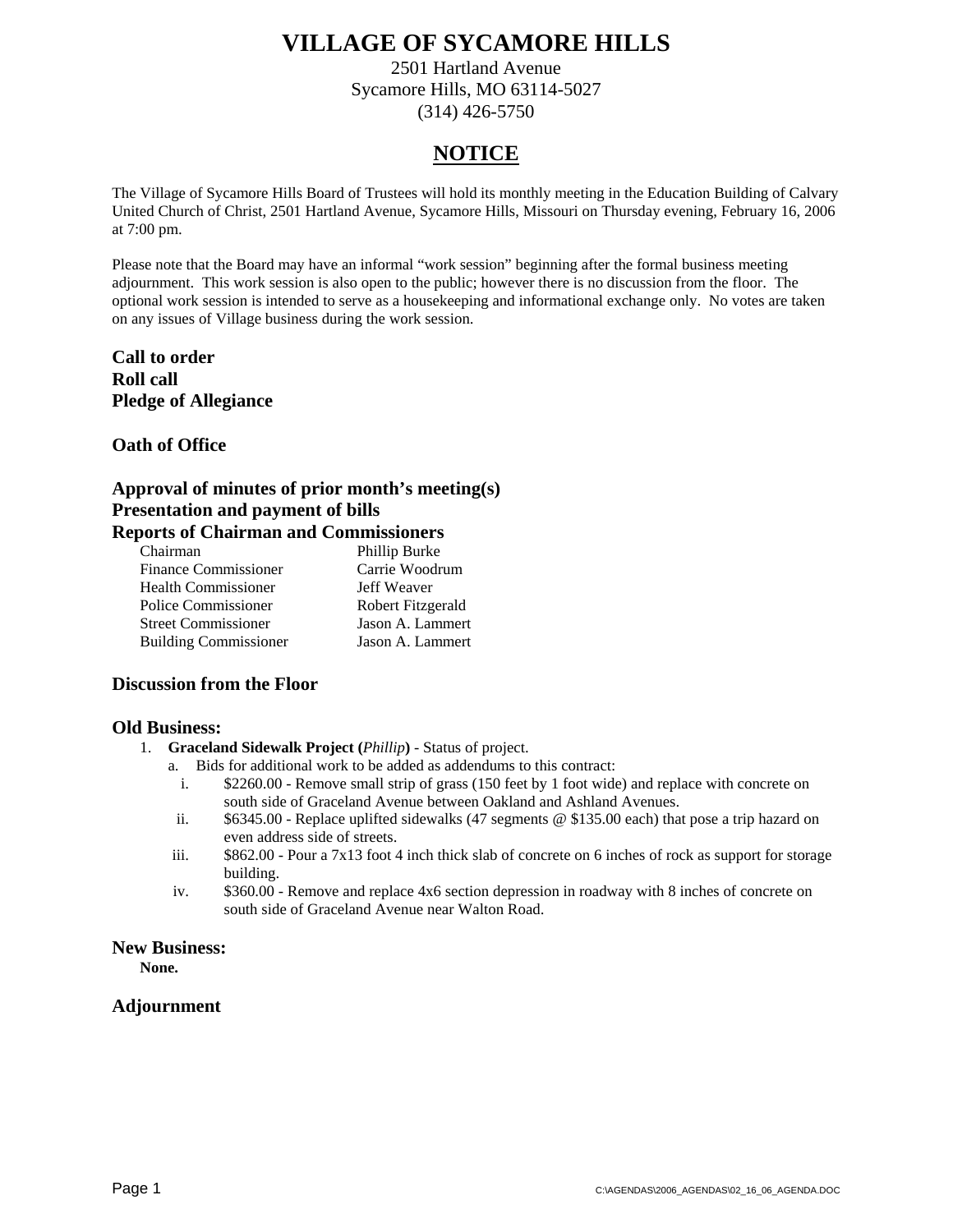2501 Hartland Avenue Sycamore Hills, MO 63114-5027 (314) 426-5750

# **Work Session Agenda:**

- 1. Anti-virus update. (*Jeffrey*) Purchase and installation of PCsillin.
- 2. Stump Removal (*Jason*) status
- 3. Village Web site (*Jason*) URL and email addresses
- 4. Stop Sign Changes on Graceland (*Phillip*) Requires a modification of Ordinance 387.



5. List of sidewalk slabs to be repaired.

|                |               | Number of      |                      |
|----------------|---------------|----------------|----------------------|
| <b>Address</b> | <b>Street</b> | <b>Units</b>   | <b>Notes</b>         |
| 2414           | Oakland       | 3              |                      |
| 2418           | Oakland       | 5              |                      |
| 2428           | Oakland       | 1              |                      |
| 2444           | Oakland       | 3              |                      |
| 2456           | Oakland       | 3              |                      |
| 2406           | Ashland       | 3              |                      |
| 2410           | Ashland       | 3              |                      |
| 2426           | Ashland       | 1              |                      |
| 2464           | Ashland       | 3              |                      |
| 2498           | Ashland       | 1              | on corner ramp       |
|                | Graceland     | 1              | at double arrow sign |
| 2440           | Northland     | $\overline{2}$ |                      |
| 2452           | Northland     | $\overline{2}$ |                      |
| 2462           | Northland     | 2              |                      |
| 2478           | Northland     | $\overline{2}$ |                      |
| 2488           | Northland     | 1              |                      |
| 2448           | Hartland      | 1, 2           |                      |
| 2452           | Hartland      | $\overline{4}$ |                      |
| 2480           | Hartland      | 1, 1           |                      |
| 2492           | Hartland      | 2              |                      |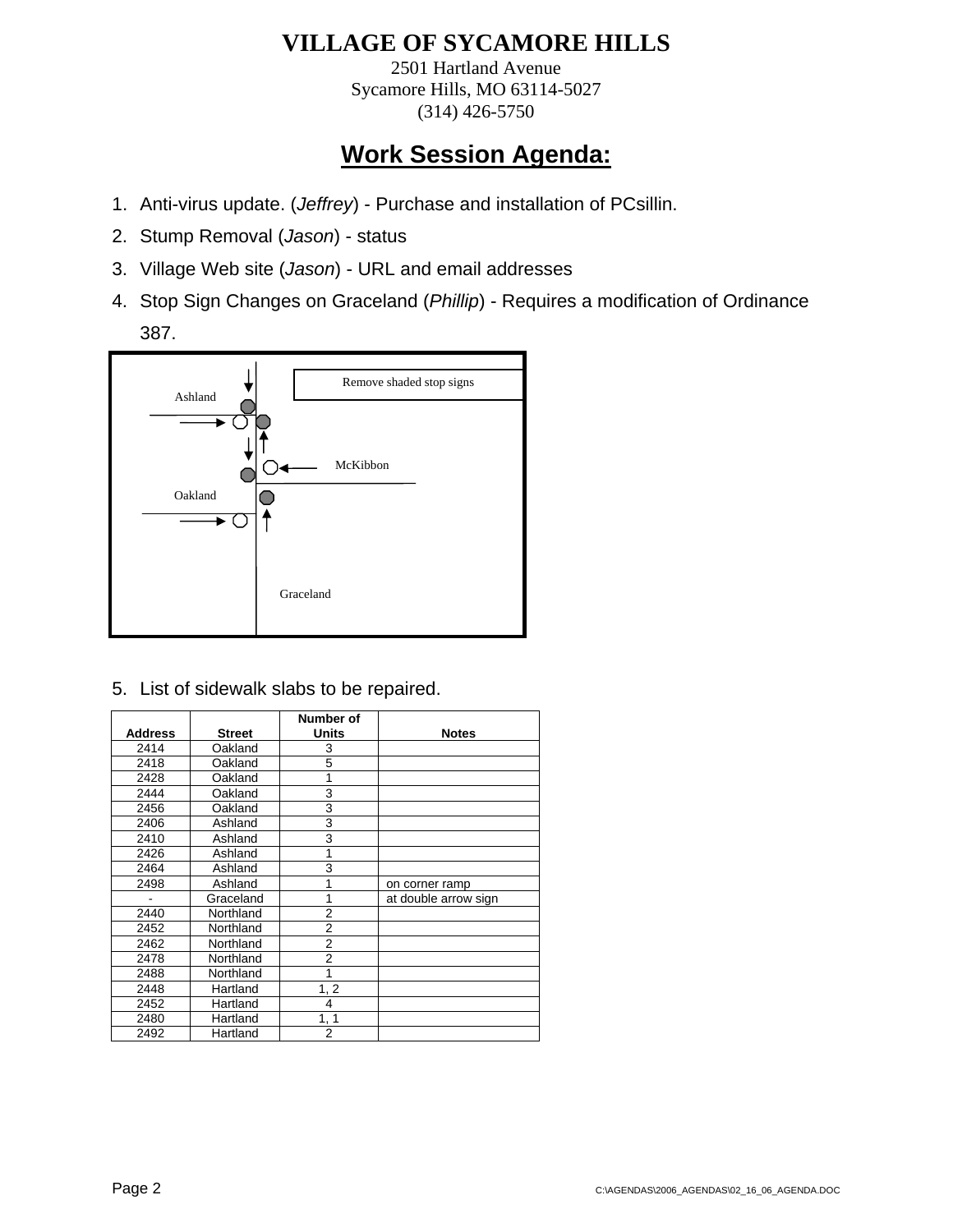2501 Hartland Avenue Sycamore Hills, MO 63114-5027 (314) 426-5750

### **NOTICE**

The Village of Sycamore Hills Board of Trustees will hold its monthly meeting in the Education Building of Calvary United Church of Christ, 2501 Hartland Avenue, Sycamore Hills, Missouri on Thursday evening, March 16, 2006 at 7:00 pm.

Please note that the Board may have an informal "work session" beginning after the formal business meeting adjournment. This work session is also open to the public; however there is no discussion from the floor. The optional work session is intended to serve as a housekeeping and informational exchange only. No votes are taken on any issues of Village business during the work session.

#### **Call to order Roll call Pledge of Allegiance**

#### **Oath of Office**

#### **Approval of minutes of prior month's meeting(s) Presentation and payment of bills Reports of Chairman and Commissioners**

| Chairman                     | Phillip Burke     |
|------------------------------|-------------------|
| <b>Finance Commissioner</b>  | Carrie Woodrum    |
| <b>Health Commissioner</b>   | Jeff Weaver       |
| Police Commissioner          | Robert Fitzgerald |
| <b>Street Commissioner</b>   | Jason A. Lammert  |
| <b>Building Commissioner</b> | Jason A. Lammert  |

#### **Discussion from the Floor**

#### **Old Business:**

- 1. **Graceland Sidewalk Project (***Phillip Burke***)**
	- a. Status of project.
- 2. **Stop Sign Changes on Graceland Ordinance (***Phillip Burke***)**
	- a. Remove signs on Graceland at McKibbon.
	- b. Add "Cross Traffic Does Not Stop" signs at McKibbon and Oakland.
	- c. Select date for ordinance to go into effect.
- 3. **Storage Shed (***Robert Fitzgerald***)**
	- a. Purchase and installation.

#### **New Business:**

- 1. **R&R Auto (***Robert Fitzgerald***)**
	- a. Business license violations.
- 2. **2412 Brown Road Residence (***Jason Lammert***)**
	- a. Ordinance violations.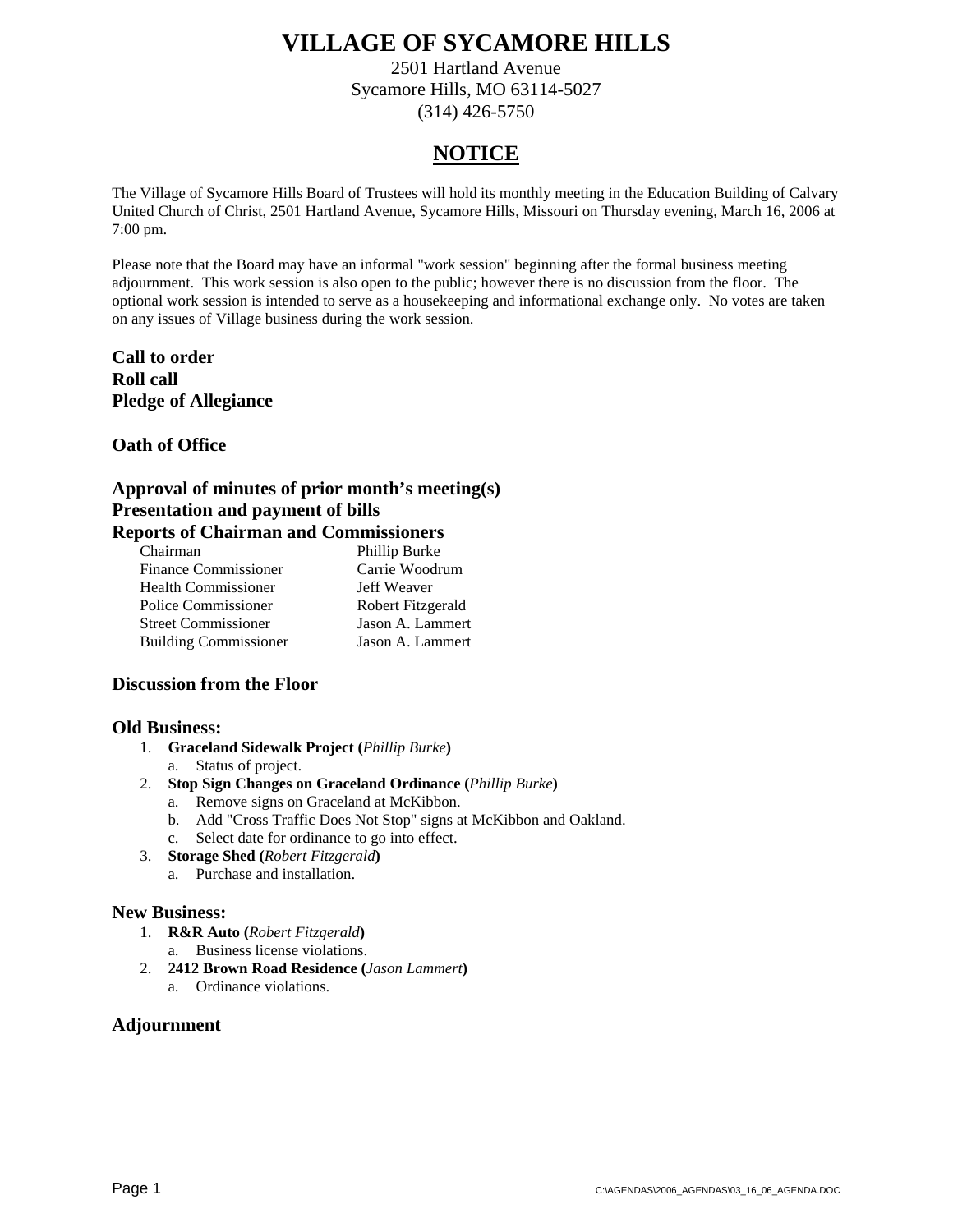2501 Hartland Avenue Sycamore Hills, MO 63114-5027 (314) 426-5750

# **Work Session Agenda:**

- 1. Common Report Format (*Phillip*) Provide example.
	- a. Reports should be complete by midnight Tuesday prior to meeting.
	- b. Issues for Police report can we get electronic copy from St. John?
- 2. Permit Forms (*Phillip*) Provide example.
- 3. Village Web site (*Jason*)
	- a. URL is http://www.villageofsycamorehills.com/
	- b. How do we get started on our web page (login/password)?
	- c. What is format of email addresses?
	- d. Purchase software to create PDF files for web site.
- 4. Computer Accessories (*Robert*)
	- a. Purchase a digital camera.
- 5. Incident Management Training (Phillip)
	- a. Training is required by all elected officials.
	- b. URL is www.training.fema.gov/emiweb
	- c. For using the virtual campus refer to

http://training.fema.gov/EMIWeb/downloads/VCHowTo.pdf

- d. I'm obtaining more information on this subject through the St. Louis County Municipal League.
- 6. Code Compliance (*Phillip*)
	- a. We need to be proactive and immediately issue citations when violations are noticed.
	- b. Create several generic violation notices for common issues such as:
		- i) trash cans left out
		- ii) trash not put in proper container
		- iii) new resident without occupancy permit
		- iv) compost materials in plastic bags
		- v) grass needs cutting
		- vi) others?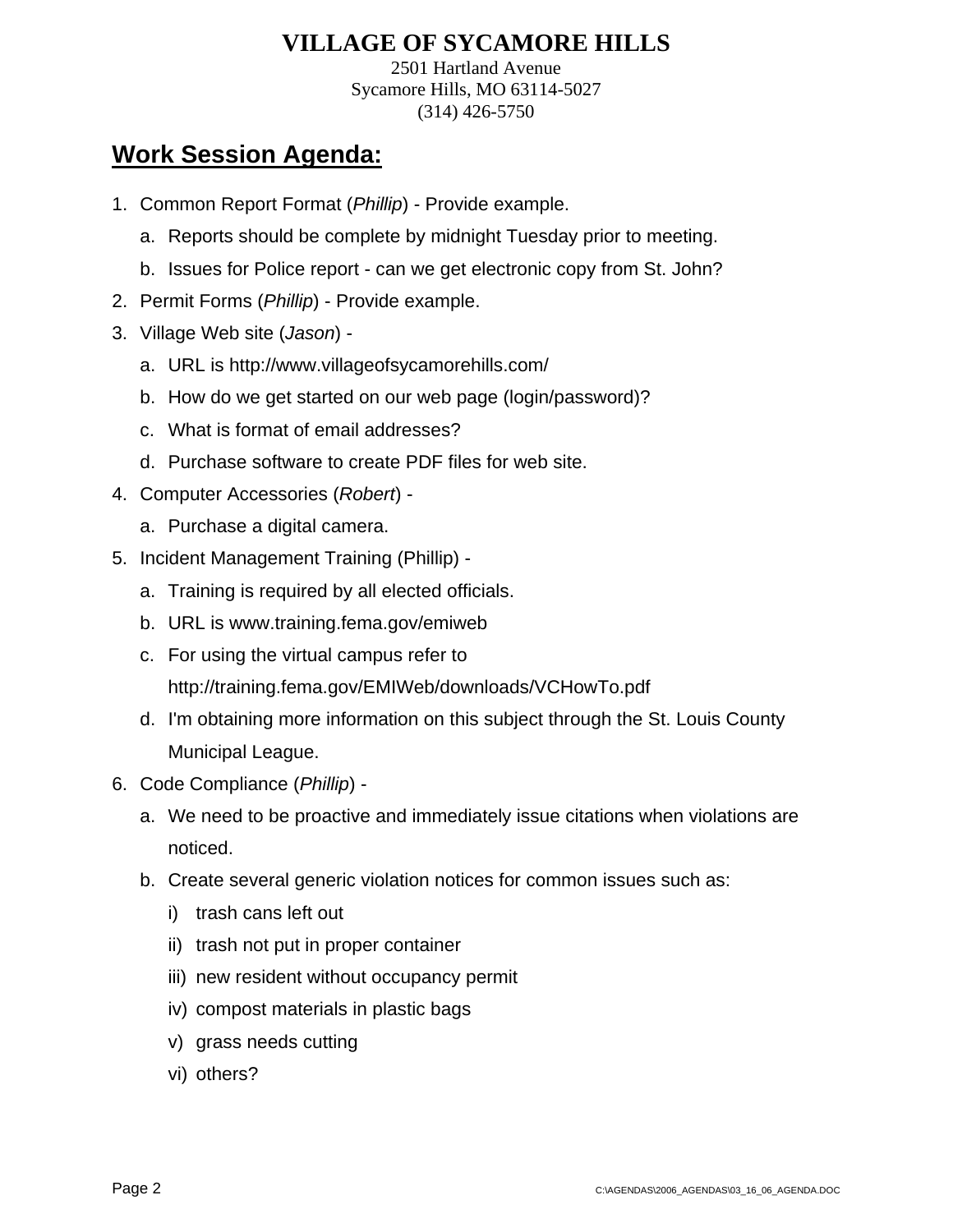2501 Hartland Avenue Sycamore Hills, MO 63114-5027 (314) 426-5750

### **NOTICE**

The Village of Sycamore Hills Board of Trustees will hold its monthly meeting in the Education Building of Calvary United Church of Christ, 2501 Hartland Avenue, Sycamore Hills, Missouri on Thursday evening, April 20, 2006 at 7:00 pm.

Please note that the Board may have an informal "work session" beginning after the formal business meeting adjournment. This work session is also open to the public; however there is no discussion from the floor. The optional work session is intended to serve as a housekeeping and informational exchange only. No votes are taken on any issues of Village business during the work session.

**Call to order Roll call Pledge of Allegiance** 

**Oath of Office Office Appointments** 

**Amendment of Agenda** 

#### **Approval of minutes of prior month's meeting(s) Presentation and payment of bills Reports of Chairman and Commissioners**

| $_{\rm spor}$ is of Chan man and Commissioners |                   |
|------------------------------------------------|-------------------|
| Chairman                                       | Phillip Burke     |
| <b>Finance Commissioner</b>                    | Carrie Woodrum    |
| <b>Health Commissioner</b>                     | Jeff Weaver       |
| Police Commissioner                            | Robert Fitzgerald |
| <b>Street Commissioner</b>                     | Jason A. Lammert  |
| <b>Building Commissioner</b>                   | Jason A. Lammert  |

#### **Discussion from the Floor**

#### **Old Business:**

- 1. **Graceland Sidewalk Project (***Phillip Burke***)**
	- a. Report on status of project.
- 2. **Storage Shed (***Robert Fitzgerald / Phillip Burke***)**
	- a. Purchase and installation
	- b. Painting
	- c. Inventory
	- d. Moving Day
	- e. Excess unused equipment
- 3. **R&R Auto (***Robert Fitzgerald***)**
	- a. Report on results from business license violations.
- 4. **2412 Brown Road Residence (***Jason Lammert***)**
	- a. Report on results from ordinance violations.

#### **New Business:**

- 1. **Ordinance (***Phillip Burke)*
	- a. Adoption of St. Louis County Electrical Code (Bill 418, ordinance 410 if approved).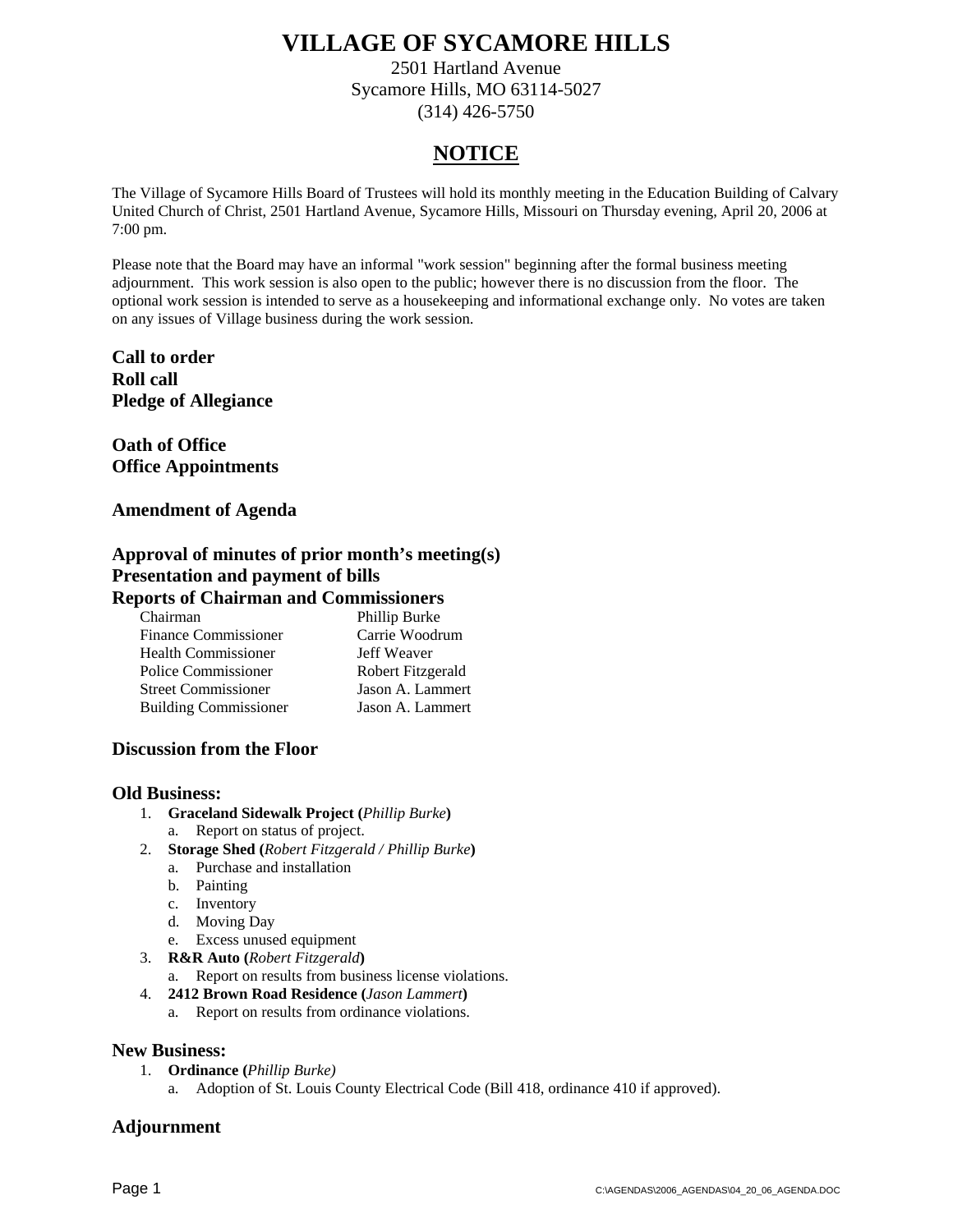2501 Hartland Avenue Sycamore Hills, MO 63114-5027 (314) 426-5750

- 1. Trash renewal contract for the fall (Jeff)
	- a. We need to start working on this now.
- 2. Application for Permit Form (*Phillip*)
	- a. Comments
	- b. Should we include items that don't require a permit from anyone (shaded)?
	- c. Should we allow cash payments?
	- d. Should we design a common permit style?
- 3. Code Violation Form (*Phillip*)
	- a. We need to be procactive on problems
	- b. Comments
	- c. Review form for missing items
- 4. Common Report Format (*Phillip*) Provide example.
	- a. Reports should be complete by midnight Tuesday prior to meeting.
	- b. Issues for Police report can we get electronic copy from St. John?
- 5. Village Web site (*Jason*)
	- a. What is format of email addresses?
	- b. Purchase software to create PDF files for web site.
- 6. Office furniture layout (*Phillip*)
	- a. Assign a common clean desk for trustees to use.
	- b. Excess unneeded furniture.
	- c. Arrange cabinetry, electronic items to be user friendly.
	- d. Refer to proposals.
- 7. Computer Accessories (*Robert*)
	- a. Purchase a digital camera.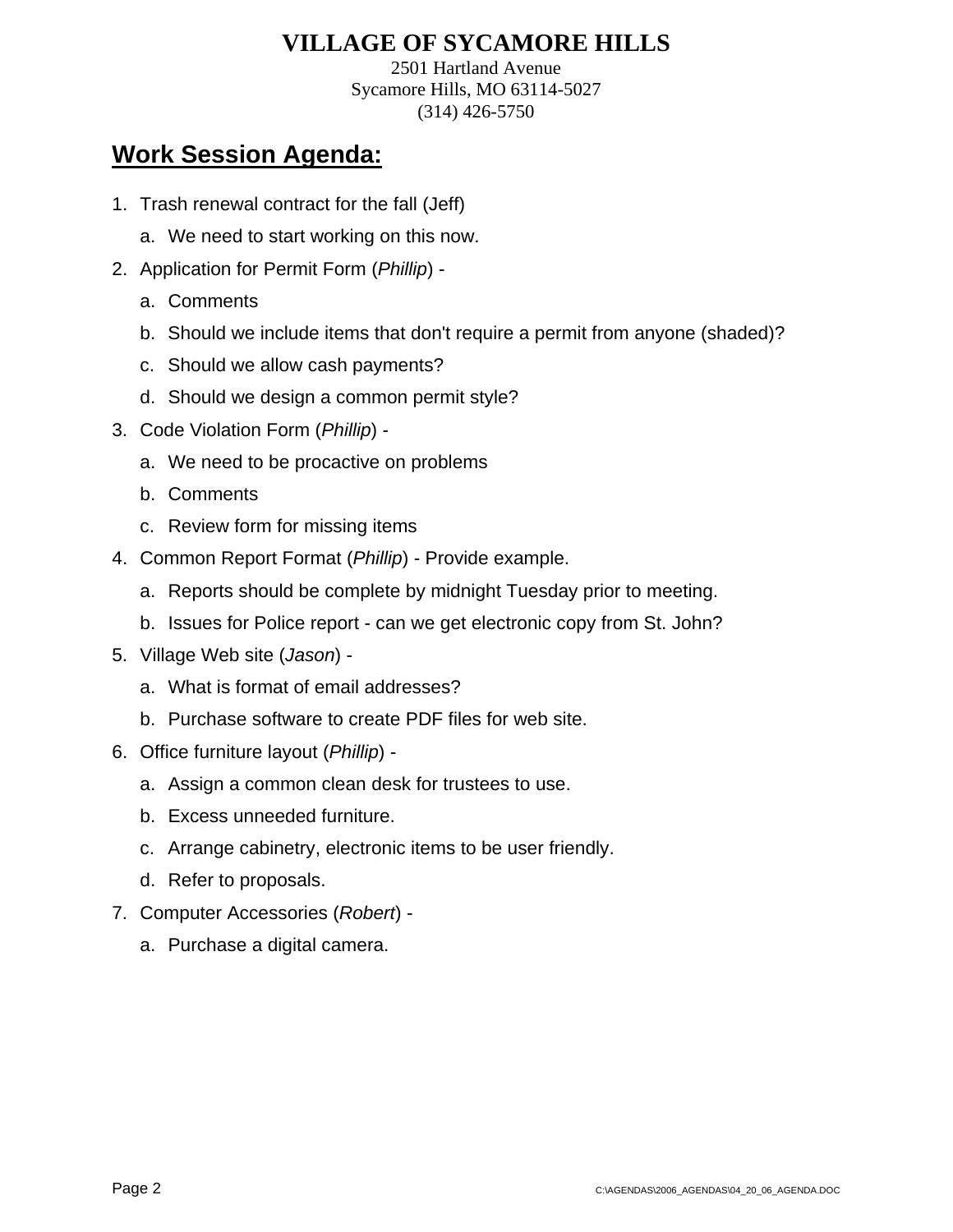2501 Hartland Avenue Sycamore Hills, MO 63114-5027 (314) 426-5750

### **NOTICE**

The Village of Sycamore Hills Board of Trustees will hold its monthly meeting in the Education Building of Calvary United Church of Christ, 2501 Hartland Avenue, Sycamore Hills, Missouri on Thursday evening, May 18, 2006 at 7:00 pm.

Please note that the Board may have an informal "work session" beginning after the formal business meeting adjournment. This work session is also open to the public; however there is no discussion from the floor. The optional work session is intended to serve as a housekeeping and informational exchange only. No votes are taken on any issues of Village business during the work session.

#### **Call to order Roll call Pledge of Allegiance**

**Oath of Office** 

#### **Amendment of Agenda**

### **Approval of minutes of prior month's meeting(s) Presentation and payment of bills**

#### **Reports of Chairman and Commissioners**

| Chairman                     | Phillip Burke     |
|------------------------------|-------------------|
| <b>Finance Commissioner</b>  | Carrie Woodrum    |
| <b>Health Commissioner</b>   | Jeff Weaver       |
| Police Commissioner          | Robert Fitzgerald |
| <b>Street Commissioner</b>   | Jason A. Lammert  |
| <b>Building Commissioner</b> | Jason A. Lammert  |

#### **Discussion from the Floor**

#### **Old Business:**

- 1. **Storage Shed (***Phillip Burke***)**
	- a. Painting
	- b. Inventory
	- c. Moving Day
	- d. Excess unused equipment
- 2. **R&R Auto (***Robert Fitzgerald***)**
	- a. Report on results from business license violations.
- 3. **2412 Brown Road Residence (***Jason Lammert***)**
	- a. Report on results from ordinance violations.

#### **New Business:**

- 1. **AmerenUE Street Lighting (***James Durham)*
	- a. Bill 419 (Ordinance 411 if approved) street lighting contract for 10 year term
- 2. **Investment Strategy (***Carrie Woodrum)*
	- a. Discuss A. G. Edwards accounts.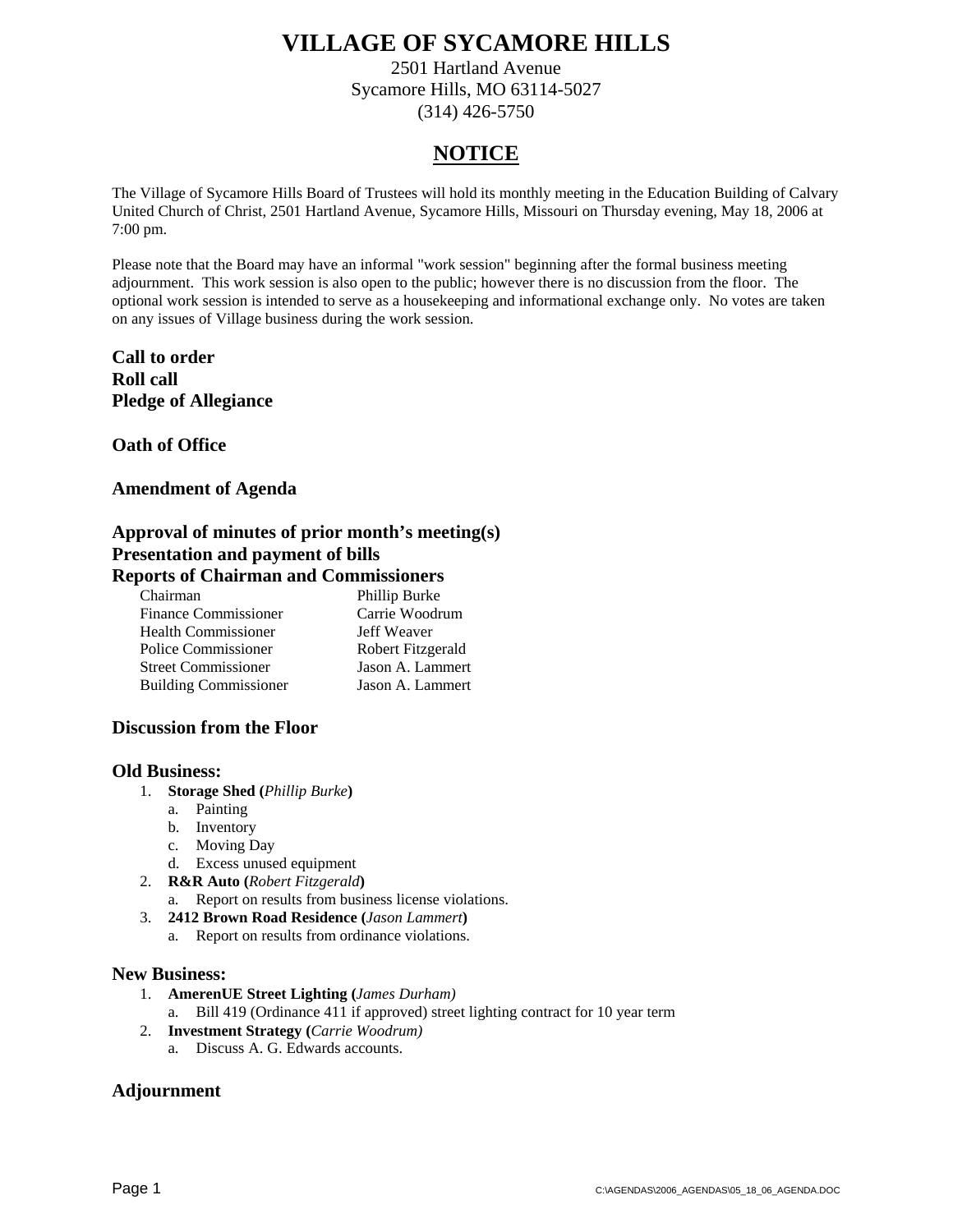2501 Hartland Avenue Sycamore Hills, MO 63114-5027 (314) 426-5750

- 1. Trash renewal contract for the fall (Jeff)
	- a. We need to start working on this now.
	- b. St. Louis-Jefferson Solid Waste Management District grant availability
- 2. Newsletter and Phone Info Card (*Phillip*) a. Prepare for June
- 3. TRIM Grant (*Jason*)
	- a. Progress on grant request
- 4. Office furniture layout (*Phillip*)
	- a. Select a Saturday to rearrange furniture
- 5. Name Tags (*Fred*)
	- a. Select a color and style for name tags
	- b. Do we want a logo?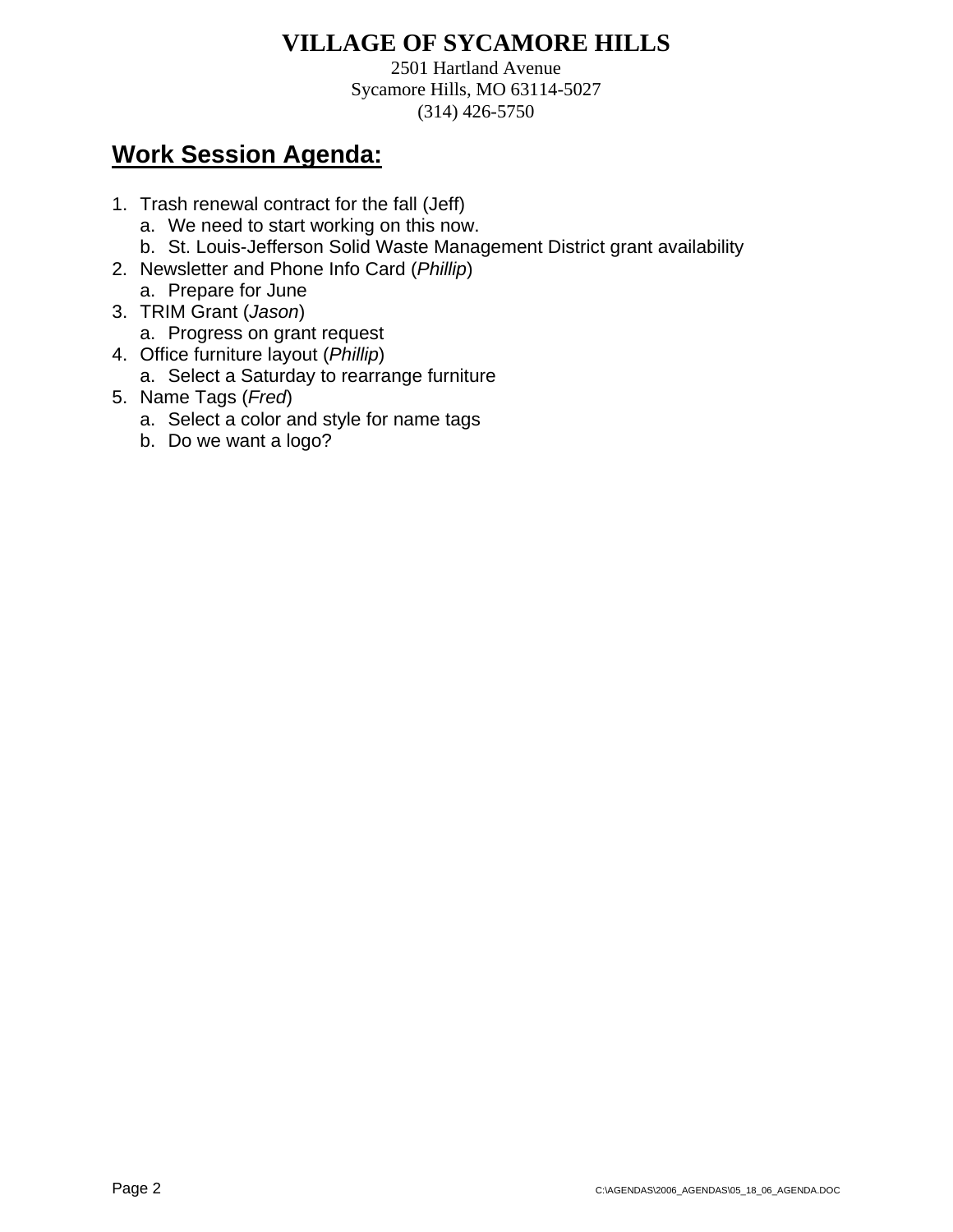2501 Hartland Avenue Sycamore Hills, MO 63114-5027 (314) 426-5750

### **NOTICE**

The Village of Sycamore Hills Board of Trustees will hold its monthly meeting in the Education Building of Calvary United Church of Christ, 2501 Hartland Avenue, Sycamore Hills, Missouri on Thursday evening, June 15, 2006 at 7:00 pm.

Please note that the Board may have an informal "work session" beginning after the formal business meeting adjournment. This work session is also open to the public; however there is no discussion from the floor. The optional work session is intended to serve as a housekeeping and informational exchange only. No votes are taken on any issues of Village business during the work session.

#### **Call to order Roll call Pledge of Allegiance**

**Oath of Office** 

#### **Amendment of Agenda**

#### **Approval of minutes of prior month's meeting(s) Presentation and payment of bills Reports of Chairman and Commissioners**

| Chairman                     | Phillip Burke     |
|------------------------------|-------------------|
| <b>Finance Commissioner</b>  | Carrie Woodrum    |
| <b>Health Commissioner</b>   | Jeff Weaver       |
| Police Commissioner          | Robert Fitzgerald |
| <b>Street Commissioner</b>   | Jason A. Lammert  |
| <b>Building Commissioner</b> | Jason A. Lammert  |
|                              |                   |

#### **Discussion from the Floor**

#### **Old Business:**

- 1. **Storage Shed (***Phillip Burke***)** a. Remaining Items
- 2. **R&R Auto (***Robert Fitzgerald***)**
	- a. Report on results on hearing.
- 3. **2512 Brown Road Residence (***Jason Lammert***)**
- a. Report on results from ordinance violations.

#### **New Business:**

- 1. **Automatic payment of Electric and Phone bills** (*Phillip/Carrie*)
- 2. **Critter Control Pest Contract** (*Jeffrey Weaver*)
	- a. Review contract
	- b. Determine responsibility for contacting
- 3. **Waste Removal Contract (***Jeffrey Weaver)*
	- a. Request bids
	- b. Discuss how to pay for this (tax increase, cut other budgets, etc.)
- 4. **Lions Club Fair (***Robert Fitzgerald)*
	- a. August 24-27, 2006
- 5. **Home Businesses (***Fred Batcher)*
	- a. How do we regulate home businesses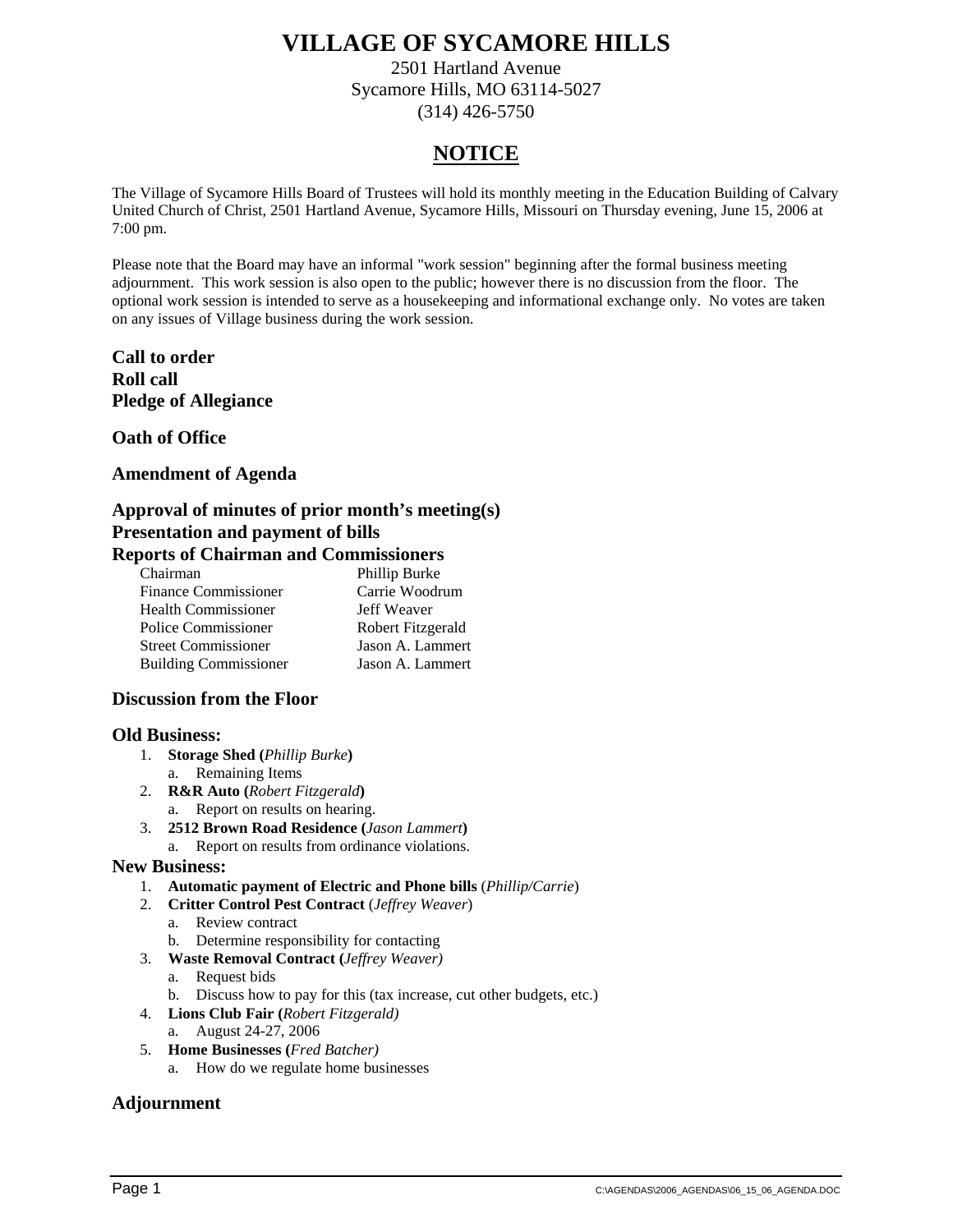2501 Hartland Avenue Sycamore Hills, MO 63114-5027 (314) 426-5750

- 1. Newsletter and Phone Info Card (*Phillip*) a. Prepare for June
- 2. TRIM Grant (*Jason*)
	- a. Progress on grant request
- 3. Office furniture layout (*Phillip*)
	- a. Select a Saturday to rearrange furniture
- 4. Name Tags (*Fred*)
	- a. Select a color and style for name tags
	- b. Do we want a logo?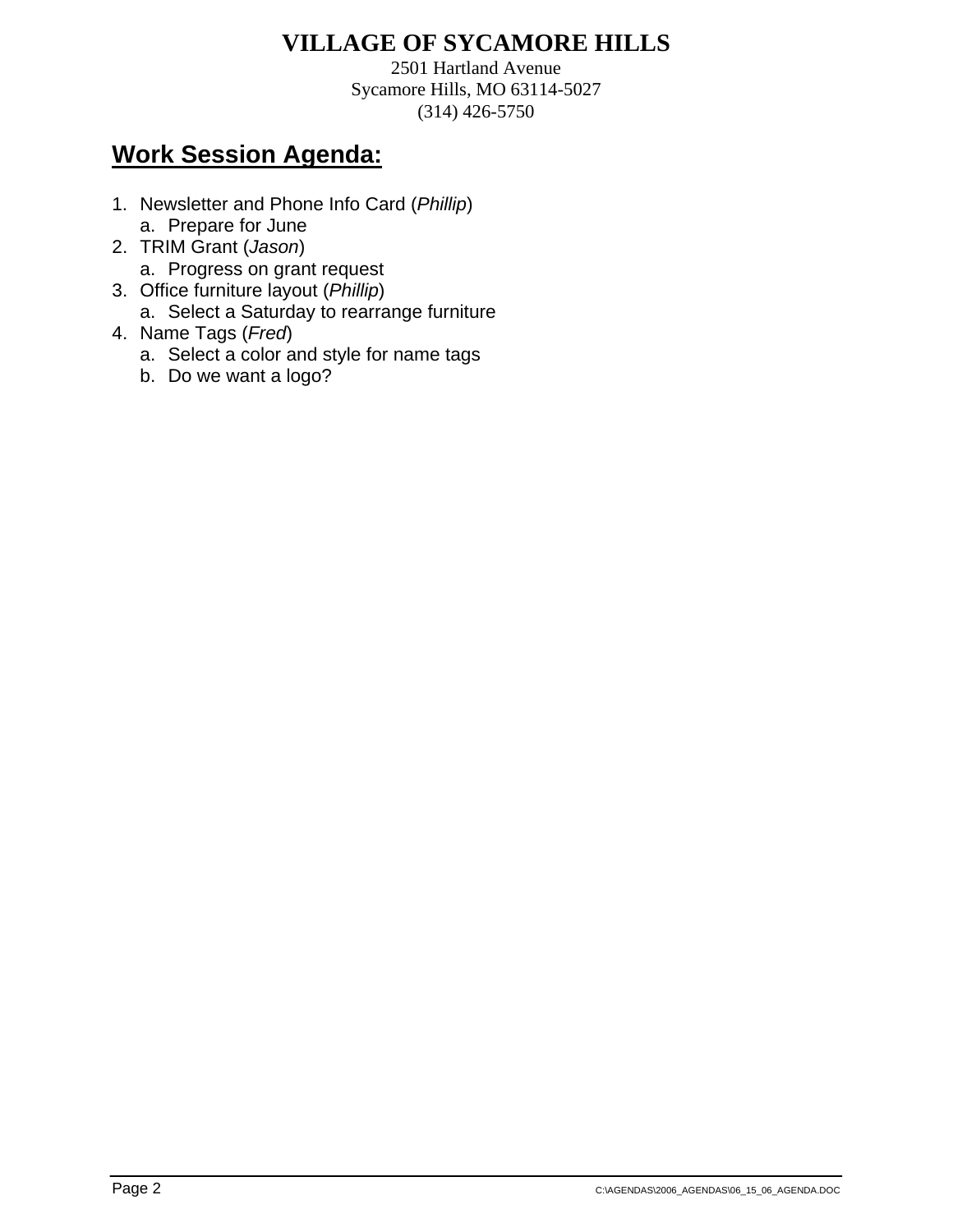2501 Hartland Avenue Sycamore Hills, MO 63114-5027 (314) 426-5750

### **NOTICE**

The Village of Sycamore Hills Board of Trustees will hold its monthly meeting in the Education Building of Calvary United Church of Christ, 2501 Hartland Avenue, Sycamore Hills, Missouri on Thursday evening, July 20, 2006 at 7:00 pm.

Please note that the Board may have an informal "work session" beginning after the formal business meeting adjournment. This work session is also open to the public; however there is no discussion from the floor. The optional work session is intended to serve as a housekeeping and informational exchange only. No votes are taken on any issues of Village business during the work session.

**Call to order Roll call Pledge of Allegiance** 

#### **Amendment of Agenda**

#### **Approval of minutes of prior month's meeting(s) Presentation and payment of bills Reports of Chairman and Commissioners**

| POLYS OF CHWALAHWAL WALW COMMANDED |                   |
|------------------------------------|-------------------|
| Chairman                           | Phillip Burke     |
| <b>Finance Commissioner</b>        | Carrie Woodrum    |
| <b>Health Commissioner</b>         | Jeff Weaver       |
| Police Commissioner                | Robert Fitzgerald |
| <b>Street Commissioner</b>         | Jason A. Lammert  |
| <b>Building Commissioner</b>       | Jason A. Lammert  |

#### **Discussion from the Floor**

#### **Old Business:**

- 1. **R&R Auto (***Robert Fitzgerald***)**
	- a. Report on results on hearing.
- 2. **2512 Brown Road Residence (***Jason Lammert***)**
	- a. Report on results from ordinance violations.
- 3. **Waste Removal Contract (***Jeffrey Weaver)*
	- a. Report on meeting involving multiple municipalities b. Status of requesting new bids.
- 4. **Home Businesses (***Fred Batcher)*
	- a. Use of Ordinance 302
- 5. **Critter Control Pest Contract** (*Jeffrey Weaver*)
	- a. Status of using Work Orders
	- b. Is a written contract completed?

#### **New Business:**

- 1. **Appointment of Deputy Clerk** (*Phillip Burke*)
- 2. **Business License** (*Phillip Burke*)
- a. Temporary extension for The Fun House (8900 Midland)
- 3. **Treasurer/Collector Replacement for August 2006** (*Carrie Woodrum*)
	- a. Action plan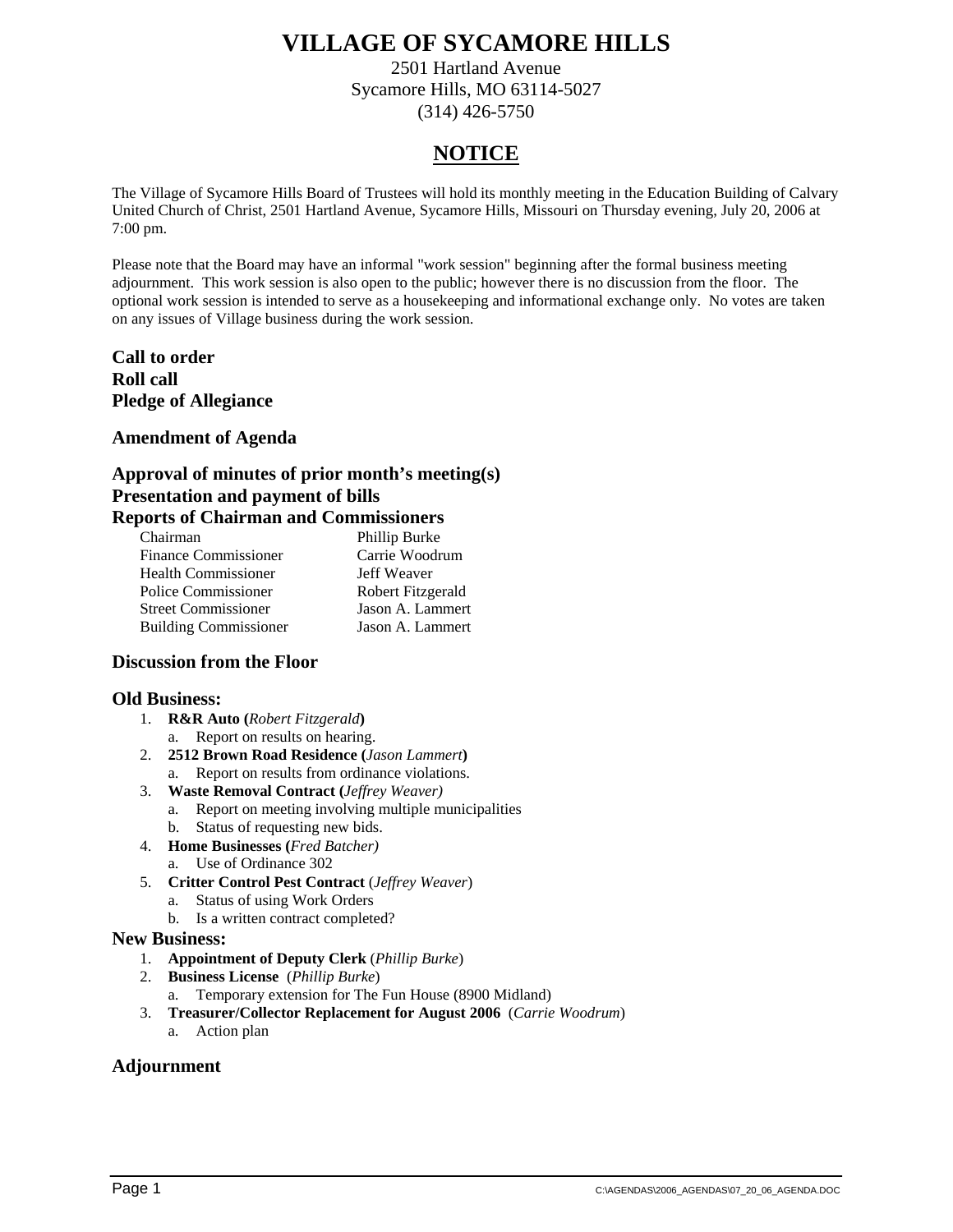2501 Hartland Avenue Sycamore Hills, MO 63114-5027 (314) 426-5750

- 1. Newsletter and Phone Info Card (*Phillip*) a. Prepare for July
- 2. Ameren UE bill date change (*Jason*) a. Status
- 3. Lions Club Fair August 24-27, 2006 *(Bob)*
	- a. Prepare Hangers
	- b. Who will put out barricades and signs?
- 4. Web site *(Phillip)*
	- a. Need login ID and Password
- 5. Report on Activities *(Fred)*
	- a. Advice for various board members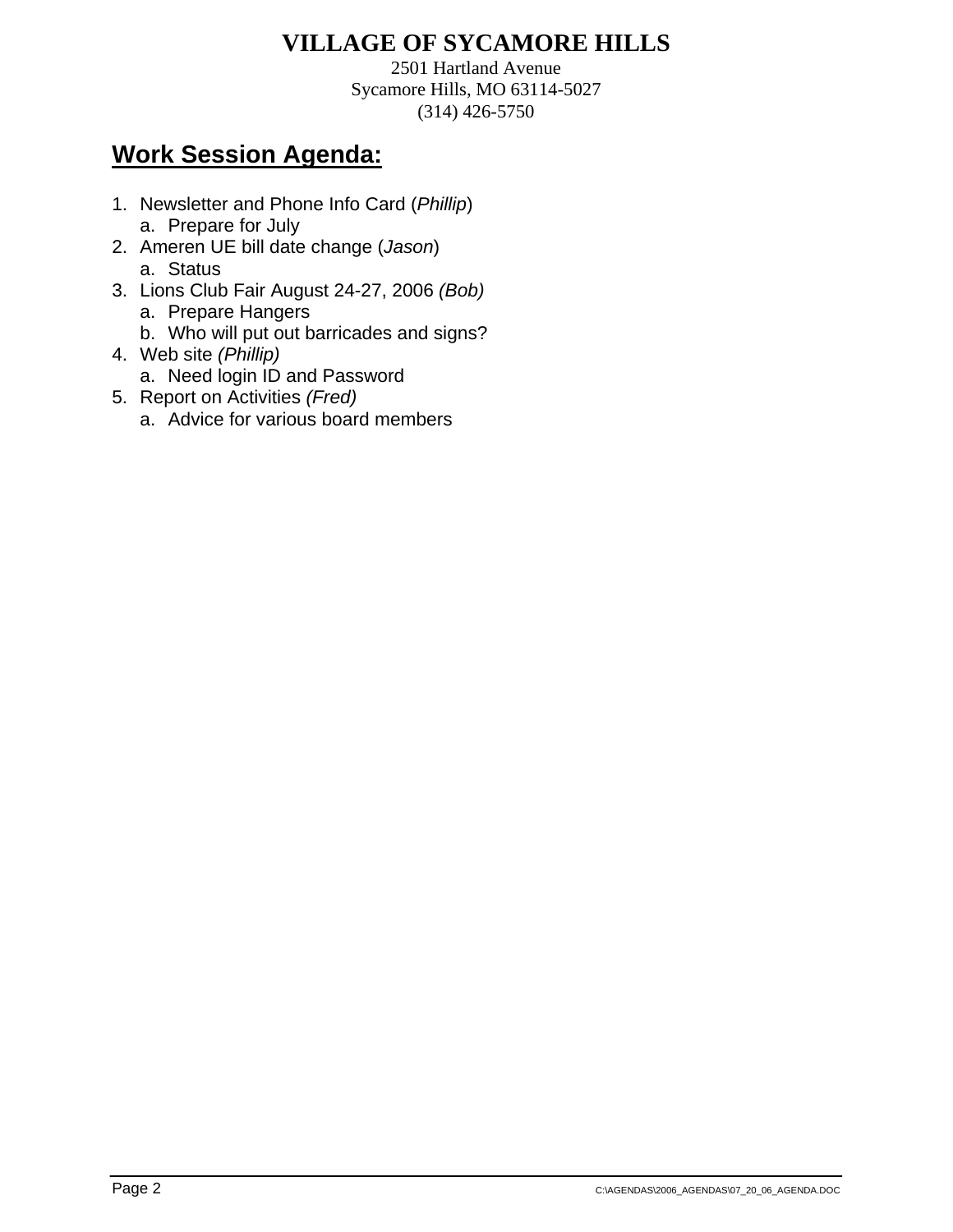2501 Hartland Avenue Sycamore Hills, MO 63114-5027 (314) 426-5750

### **NOTICE**

The Village of Sycamore Hills Board of Trustees will hold its monthly meeting in the Education Building of Calvary United Church of Christ, 2501 Hartland Avenue, Sycamore Hills, Missouri on Thursday evening, August 17, 2006 at 7:00 pm.

Please note that the Board may have an informal "work session" beginning after the formal business meeting adjournment. This work session is also open to the public; however there is no discussion from the floor. The optional work session is intended to serve as a housekeeping and informational exchange only. No votes are taken on any issues of Village business during the work session.

#### **Call to order Roll call Pledge of Allegiance**

#### **Amendment of Agenda**

#### **Tax Rate Hearing**

#### **Approval of minutes of prior month's meeting(s) Presentation and payment of bills Reports of Chairman and Commissioners**

| Chairman                     | Phillip Burke     |
|------------------------------|-------------------|
| <b>Finance Commissioner</b>  | Carrie Woodrum    |
| <b>Health Commissioner</b>   | Jeff Weaver       |
| Police Commissioner          | Robert Fitzgerald |
| <b>Street Commissioner</b>   | Jason A. Lammert  |
| <b>Building Commissioner</b> | Jason A. Lammert  |
|                              |                   |

#### **Discussion from the Floor**

#### **Old Business:**

- 1. **2512 Brown Road Residence (***Jason Lammert***)** a. Report on results from ordinance violations.
- 2. **Waste Removal Contract (***Jeffrey Weaver)*
	- a. Status of requesting new bids. b. Renewal for 2006/2007
- 3. **Home Businesses (***Fred Batcher)*
	- a. Use of Ordinance 302
	-

#### **New Business:**

- 1. **Storm Damage / Tree Removal** (*Phillip Burke*)
	- a. Status of county removing trees using FEMA money
- 2. **Village Owned Lot on Lackland** (*Phillip Burke*)
	- a. Dangerous Trees need removal
	- b. Continuing problem of dumping
	- c. Limit access to property
	- d. Post no dumping signs
	- e. Possible sale of property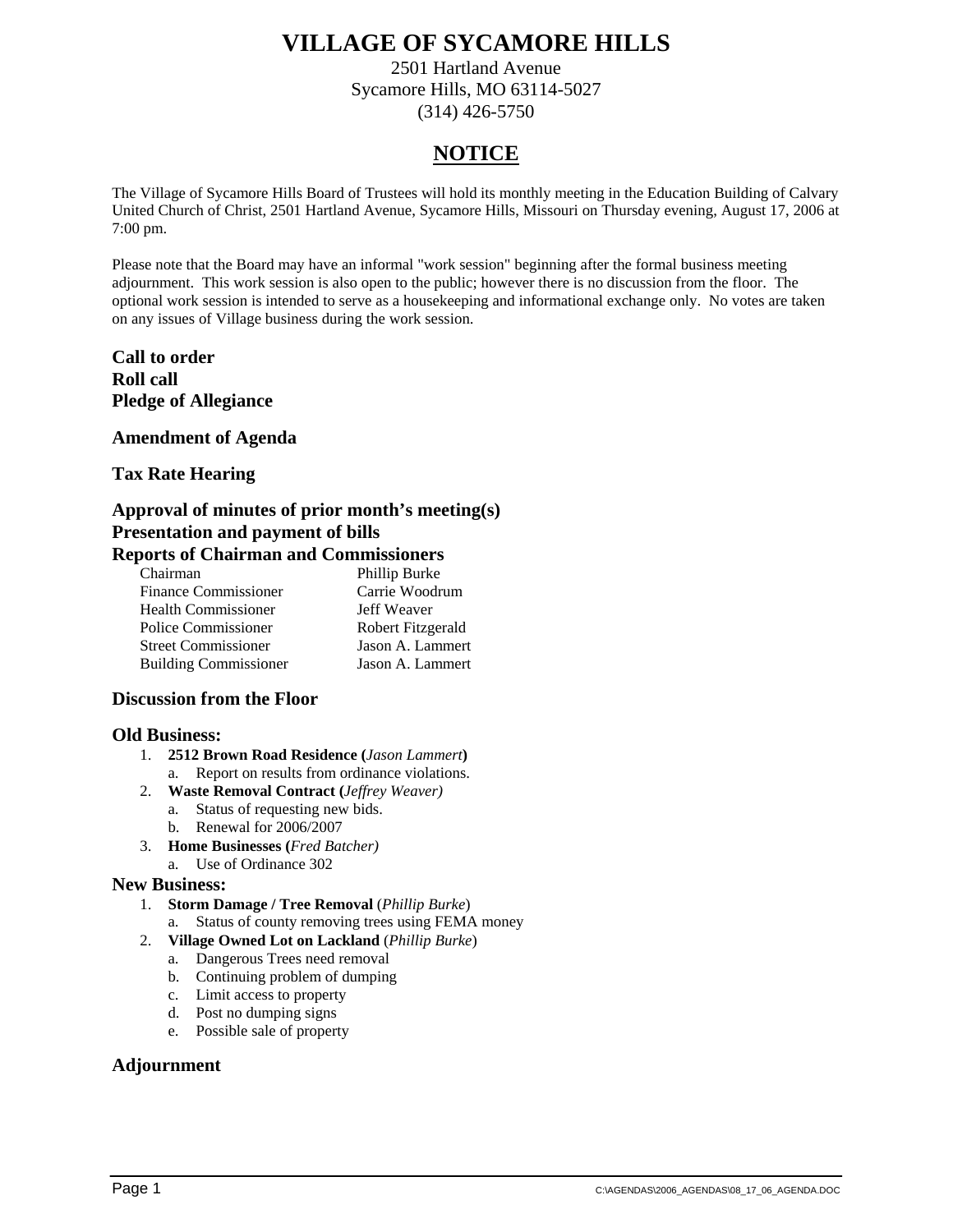2501 Hartland Avenue Sycamore Hills, MO 63114-5027 (314) 426-5750

- 1. Newsletter and Phone Info Card (*Phillip*) a. Distribution schedule
- 2. Web site *(Phillip)*
	- a. Need login ID and Password
- 3. General look of community *(Phillip)*
	- a. Pick up trash cans
	- b. General condition of housing
	- c. Street Cleaning
	- d. Paint striping
- 4. Storage Shed
	- a. Needs exterior painted before winter
- 5. Report on Activities *(Fred)*
	- a. Advice for various board members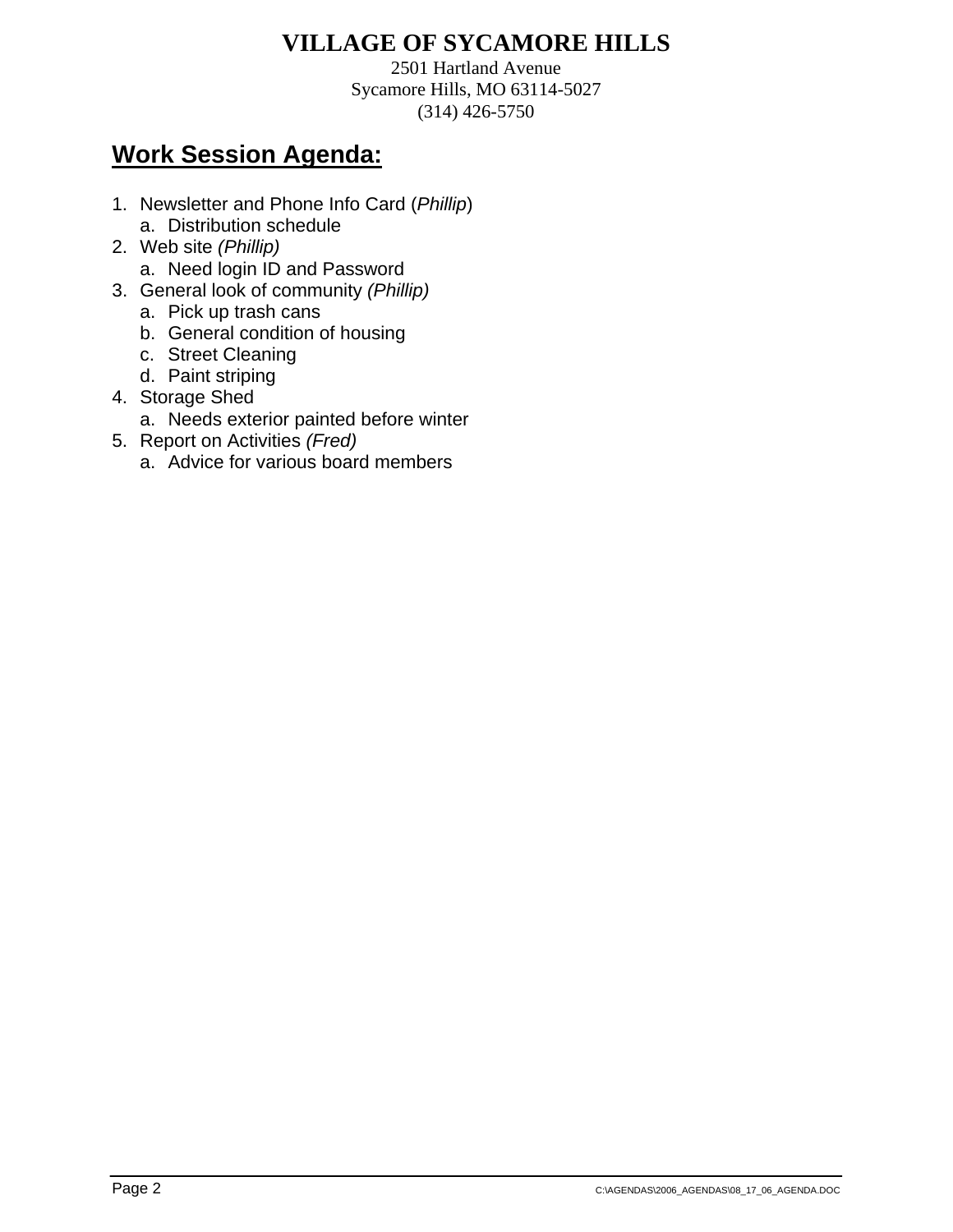2501 Hartland Avenue Sycamore Hills, MO 63114-5027 (314) 426-5750

### **NOTICE**

The Village of Sycamore Hills Board of Trustees will hold its monthly meeting in the Education Building of Calvary United Church of Christ, 2501 Hartland Avenue, Sycamore Hills, Missouri on Thursday evening, September 21, 2006 at 7:00 pm.

Please note that the Board may have an informal "work session" beginning after the formal business meeting adjournment. This work session is also open to the public; however there is no discussion from the floor. The optional work session is intended to serve as a housekeeping and informational exchange only. No votes are taken on any issues of Village business during the work session.

**Call to order Roll call Pledge of Allegiance** 

#### **Amendment of Agenda**

#### **Approval of minutes of prior month's meeting(s) Presentation and payment of bills Reports of Chairman and Commissioners**

| Chairman                     | Phillip Burke     |
|------------------------------|-------------------|
| <b>Finance Commissioner</b>  | Carrie Woodrum    |
| <b>Health Commissioner</b>   | Jeff Weaver       |
| Police Commissioner          | Robert Fitzgerald |
| <b>Street Commissioner</b>   | Jason A. Lammert  |
| <b>Building Commissioner</b> | Jason A. Lammert  |

#### **Discussion from the Floor**

#### **Old Business:**

- 1. **2512 Brown Road Residence (***Jason Lammert***)** a. Report on results from ordinance violations.
- 2. **Street Projects (***Jason Lammert***)**
	- a. Status of street sweeping
		- b. Status of line painting

#### **New Business:**

- 1. **Mosquito Ordinance** (*Jeffrey Weaver*)
	- a. Renewal of mosquito control services with county for a period of 5 years. (Bill 421, Ord. 413)
- 2. **AT&T Consortium** (*Phillip Burke*)
	- a. Enter into a consortium to negotiate with AT&T for video service.
- 3. **Trees for Village** (*Jason Lammert*)
	- a. Purchase of street trees.
- 4. **Home Inspection and Occupancy Permit Modifications** (*Jason Lammert*)
	- a. Improve process of communication.
	- b. Consider having St. John take a larger role.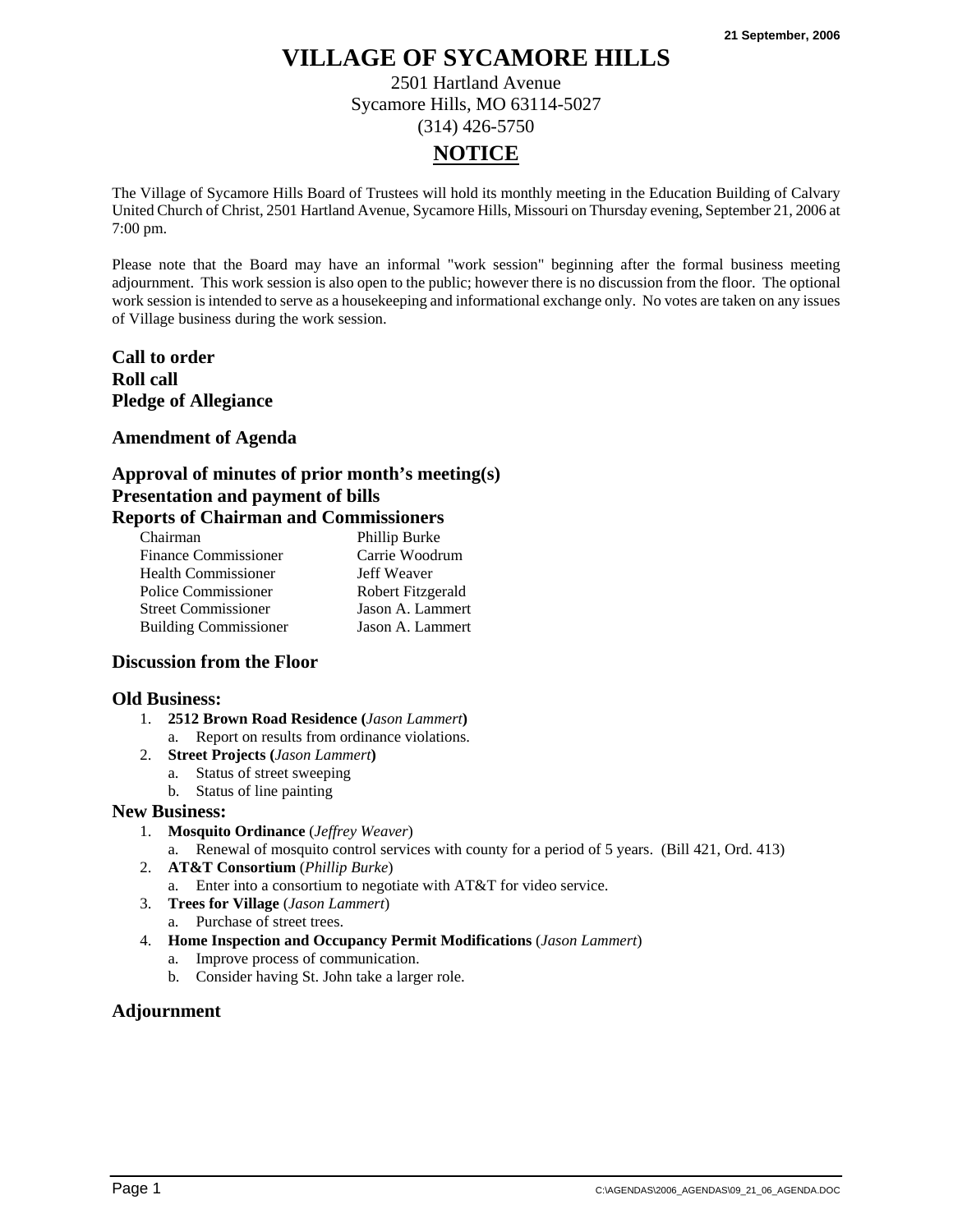2501 Hartland Avenue Sycamore Hills, MO 63114-5027 (314) 426-5750

- 1. 2007 Elections *(Fred)*
	- a. Arrange for first day of election registration
- 2. Office Procedures *(Fred)*
	- a. Mail
	- b. Faxes
	- c. Bills
	- d. Messages
	- e. Other
- 3. Incident Management Training *(Phillip)*
	- a. Trustees need to take IS-700 and ICS-100. The courses are offered on-line at *http://training.fema.gov/EMIweb/IS/*. Completion is required by September 30, 2006.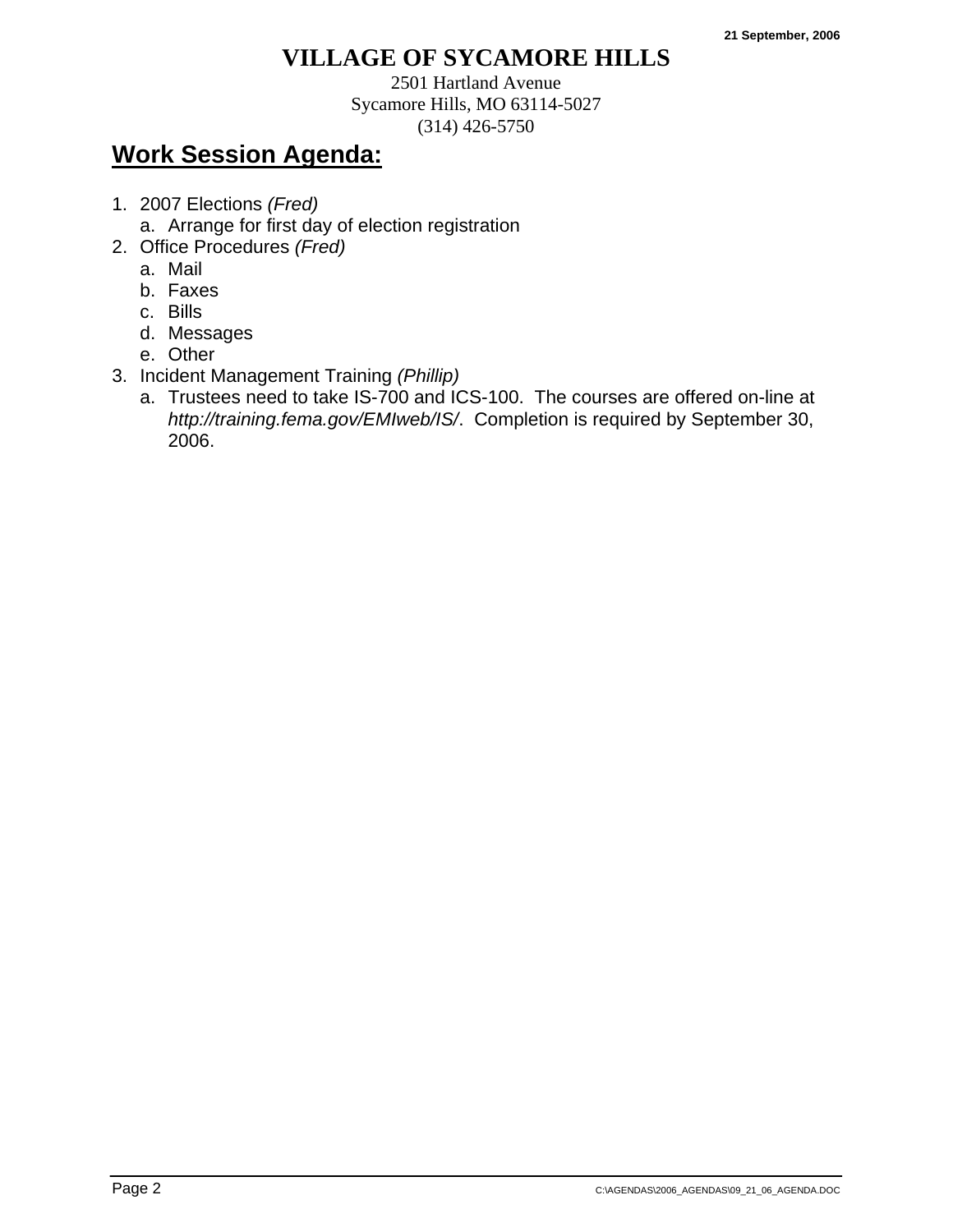2501 Hartland Avenue Sycamore Hills, MO 63114-5027 (314) 426-5750

### **NOTICE**

The Village of Sycamore Hills Board of Trustees will hold its monthly meeting in the Education Building of Calvary United Church of Christ, 2501 Hartland Avenue, Sycamore Hills, Missouri on Thursday evening, October 19, 2006 at 7:00 pm.

Please note that the Board may have an informal work session beginning after the formal business meeting adjournment. This work session is also open to the public; however there is no discussion from the floor. The optional work session is intended to serve as a housekeeping and informational exchange only. No votes are taken on any issues of Village business during the work session.

**Call to order Roll call Pledge of Allegiance** 

#### **Amendment of Agenda**

#### **Approval of minutes of prior month's meeting(s) Presentation and payment of bills Reports of Chairman and Commissioners**

| Chairman                     | Phillip Burke     |
|------------------------------|-------------------|
| <b>Finance Commissioner</b>  | Carrie Woodrum    |
| <b>Health Commissioner</b>   | Jeff Weaver       |
| Police Commissioner          | Robert Fitzgerald |
| <b>Street Commissioner</b>   | Jason A. Lammert  |
| <b>Building Commissioner</b> | Jason A. Lammert  |

#### **Discussion from the Floor**

#### **Old Business:**

- 1. **2512 Brown Road Residence (***Jason Lammert***)**
	- a. Report on results from ordinance violations.
- 2. **AT&T Consortium** (*Phillip Burke*)
	- a. Entered into a consortium to negotiate with AT&T for video service.
	- b. Fee is \$500 for cities under 5,000 in population.
	- c. Fee may be reimbursed by AT&T.
- 3. **Trees for Village** (*Jason Lammert*)
	- a. Types of trees purchased and planting location.
- 4. **Home Inspection and Occupancy Permit Modifications** (*Phillip Burke*)
	- a. Report on discussion with the City of St. John personnel.
	- b. Decision required on next step.

#### **New Business:**

- 1. **NIMS Training** (*Phillip Burke*)
	- a. Please turn in a copy of your NIMS training certificate for Village files by October 31, 2006.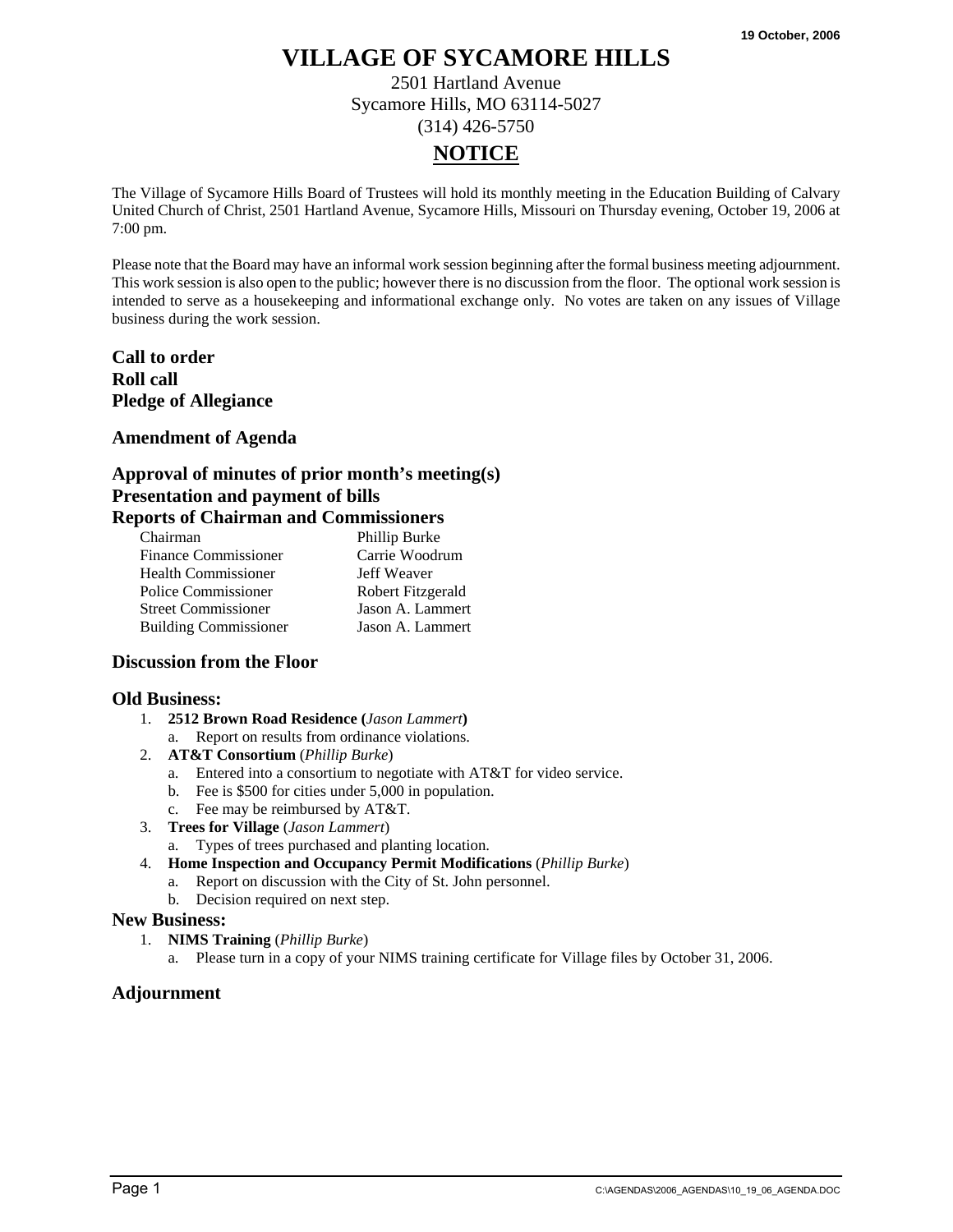2501 Hartland Avenue Sycamore Hills, MO 63114-5027 (314) 426-5750

- 1. Salary Changes *(Phillip)*
	- a. Consider changing salaries of various village employees and board members
	- b. Changes must be decided prior to April elections
	- c. Consider a salary for deputy clerk
	- d. If board concurs, will put as an agenda item in November
- 2. Ordinance 87 "Establishing the Official Time of the Village" *(Phillip)*
	- a. Modification required due to change of Daylight Saving Time .?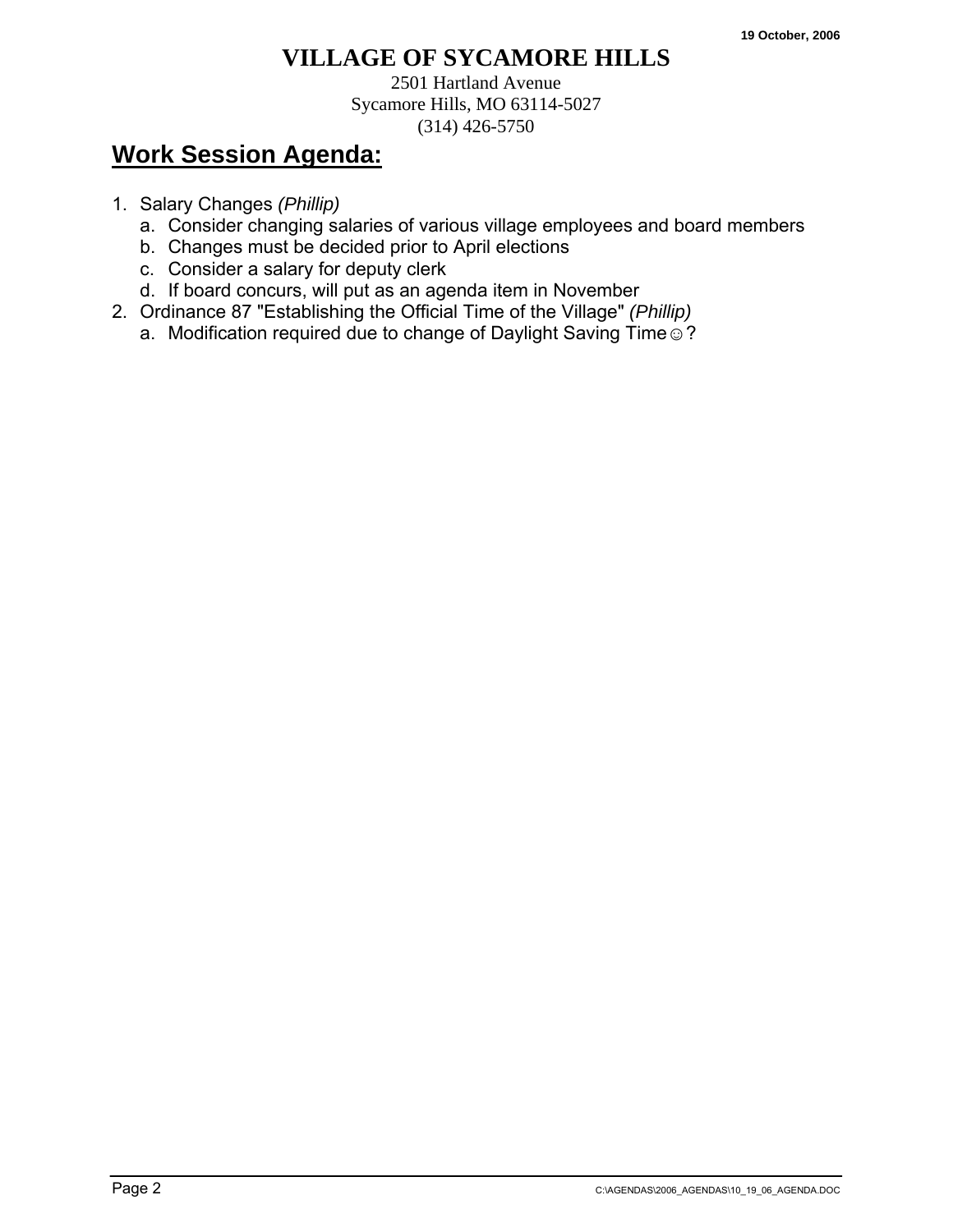2501 Hartland Avenue Sycamore Hills, MO 63114-5027 (314) 426-5750

### **NOTICE**

The Village of Sycamore Hills Board of Trustees will hold its monthly meeting in the Education Building of Calvary United Church of Christ, 2501 Hartland Avenue, Sycamore Hills, Missouri on Thursday evening, November 16, 2006 at 7:00 pm.

Please note that the Board may have an informal work session beginning after the formal business meeting adjournment. This work session is also open to the public; however there is no discussion from the floor. The optional work session is intended to serve as a housekeeping and informational exchange only. No votes are taken on any issues of Village business during the work session.

**Call to order Roll call Pledge of Allegiance** 

#### **Amendment of Agenda**

#### **Approval of minutes of prior month's meeting Presentation and payment of bills Reports of Chairman and Commissioners**

| Chairman                     | Phillip Burke     |
|------------------------------|-------------------|
| <b>Finance Commissioner</b>  | Carrie Logan      |
| <b>Health Commissioner</b>   | Jeff Weaver       |
| Police Commissioner          | Robert Fitzgerald |
| <b>Street Commissioner</b>   | Jason A. Lammert  |
| <b>Building Commissioner</b> | Jason A. Lammert  |

#### **Discussion from the Floor**

#### **Old Business:**

- 1. **2512 Brown Road Residence** (*Jason Lammert*) a. Report on results from ordinance violations.
- 2. **Trees for Village** (*Jason Lammert*)
	- a. Types of trees purchased and planting locations.
- 3. **Home Inspection and Occupancy Permit Modifications** (*Phillip Burke*)
	- a. Continued until December 2006.
- 4. **NIMS Training** (*Phillip Burke*)
	- a. Jason Lammert and Jeffrey Weaver need to turn in a copy of their NIMS training certificates for village records.

#### **New Business:**

- 1. **Election Candidate Filings for the April 3, 2007 General Municipal Elections** (*Joy Drennan*)
	- a. Election Candidate Filings times for Sycamore Hills we be as follows:
		- i. Opening: December 12, 2006, 8:00 am to 8:30 am.
		- ii. Closing: January 16, 2007, 4:30 pm to 5:00 pm.
		- iii. All other times will be by appointment. Interested candidates need to leave a message at the village office.
	- b. Verify we have coverage for opening of filing on December 12 at 8:00 am.
	- c. Verify election has been advertised as required.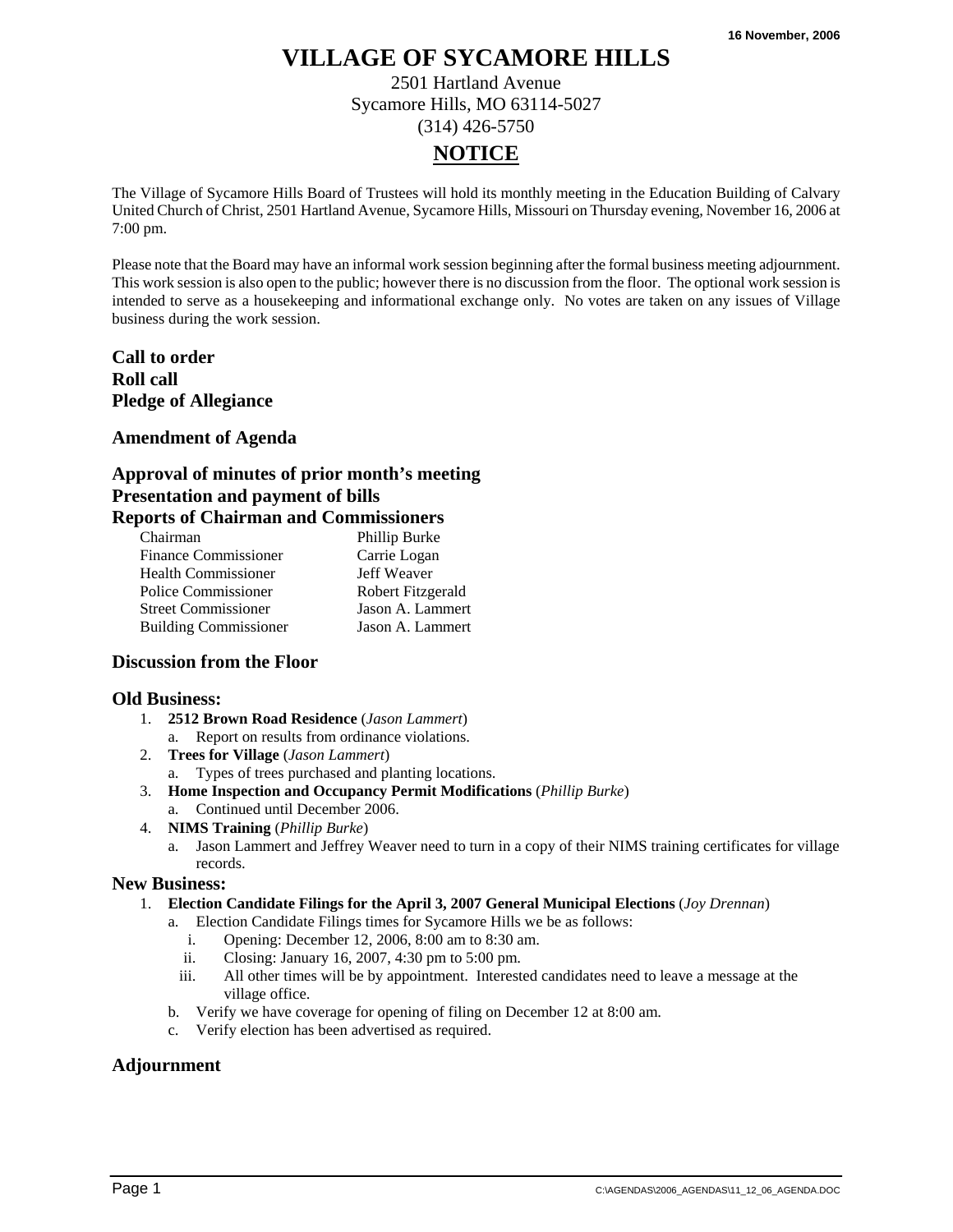2501 Hartland Avenue Sycamore Hills, MO 63114-5027 (314) 426-5750

- 1. Compensation Changes *(Phillip)* 
	- a. Continued until December 2006.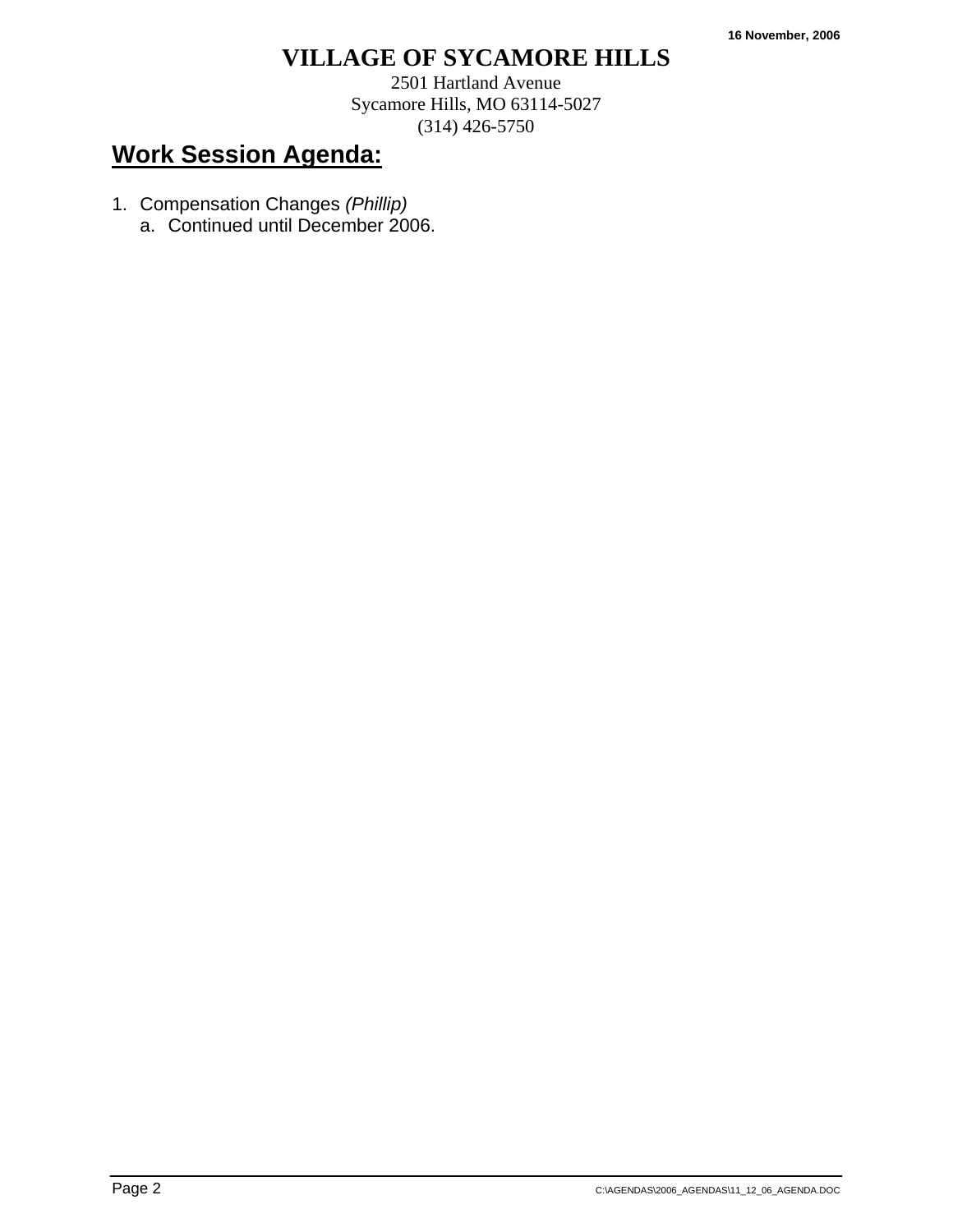2501 Hartland Avenue Sycamore Hills, MO 63114-5027 (314) 426-5750

### **NOTICE**

The Village of Sycamore Hills Board of Trustees will hold its monthly meeting in the Education Building of Calvary United Church of Christ, 2501 Hartland Avenue, Sycamore Hills, Missouri on Thursday evening, December 21, 2006 at 7:00 pm.

Please note that the Board may have an informal work session beginning after the formal business meeting adjournment. This work session is also open to the public; however there is no discussion from the floor. The optional work session is intended to serve as a housekeeping and informational exchange only. No votes are taken on any issues of Village business during the work session.

**Call to order Roll call Pledge of Allegiance** 

#### **Amendment of Agenda**

#### **Approval of minutes of prior month's meeting Presentation and payment of bills Reports of Chairman and Commissioners**

| Chairman                     | Phillip Burke     |
|------------------------------|-------------------|
| <b>Finance Commissioner</b>  | Carrie Logan      |
| <b>Health Commissioner</b>   | Jeff Weaver       |
| Police Commissioner          | Robert Fitzgerald |
| <b>Street Commissioner</b>   | Jason A. Lammert  |
| <b>Building Commissioner</b> | Jason A. Lammert  |

#### **Discussion from the Floor**

#### **Old Business:**

- 1. **2512 Brown Road Residence** (*Jason Lammert*) a. Report on results from ordinance violations.
- 2. **Trees for Village** (*Jason Lammert*)
	- a. Status of tree planting.
- 3. **Home Inspection and Occupancy Permit Modifications** (*Phillip Burke*)
	- a. Continued until January 2007.
- 4. **NIMS Training** (*Phillip Burke*)
	- a. Jason Lammert and Jeffrey Weaver need to turn in a copy of their NIMS training certificates for village records.

#### **New Business:**

- 1. **Storm Cleanup** (*Jason Lammert / Jeff Weaver*)
	- a. SEMA documentation has been submitted
	- b. Need to have remaining debris removed
		- i. Contact homeowners with debris in yards with correct information for removal by Waste Management
		- ii. Contract with tree company for removal
		- iii. Contract with St. John Public Works for removal
	- c. Contact AmerenUE to see if they have a program for tree removal on East side of Walton Road under electric wires.
- 2. **2007 Business Licenses** (*Phillip Burke*)
	- a. Approval of business licenses
	- b. Modification of number of allowed parked vehicles for R&R
	- c. Critter Control receives two licenses, one for each address
	- d. The Fun House requests a 3 month temporary business license until all inspections pass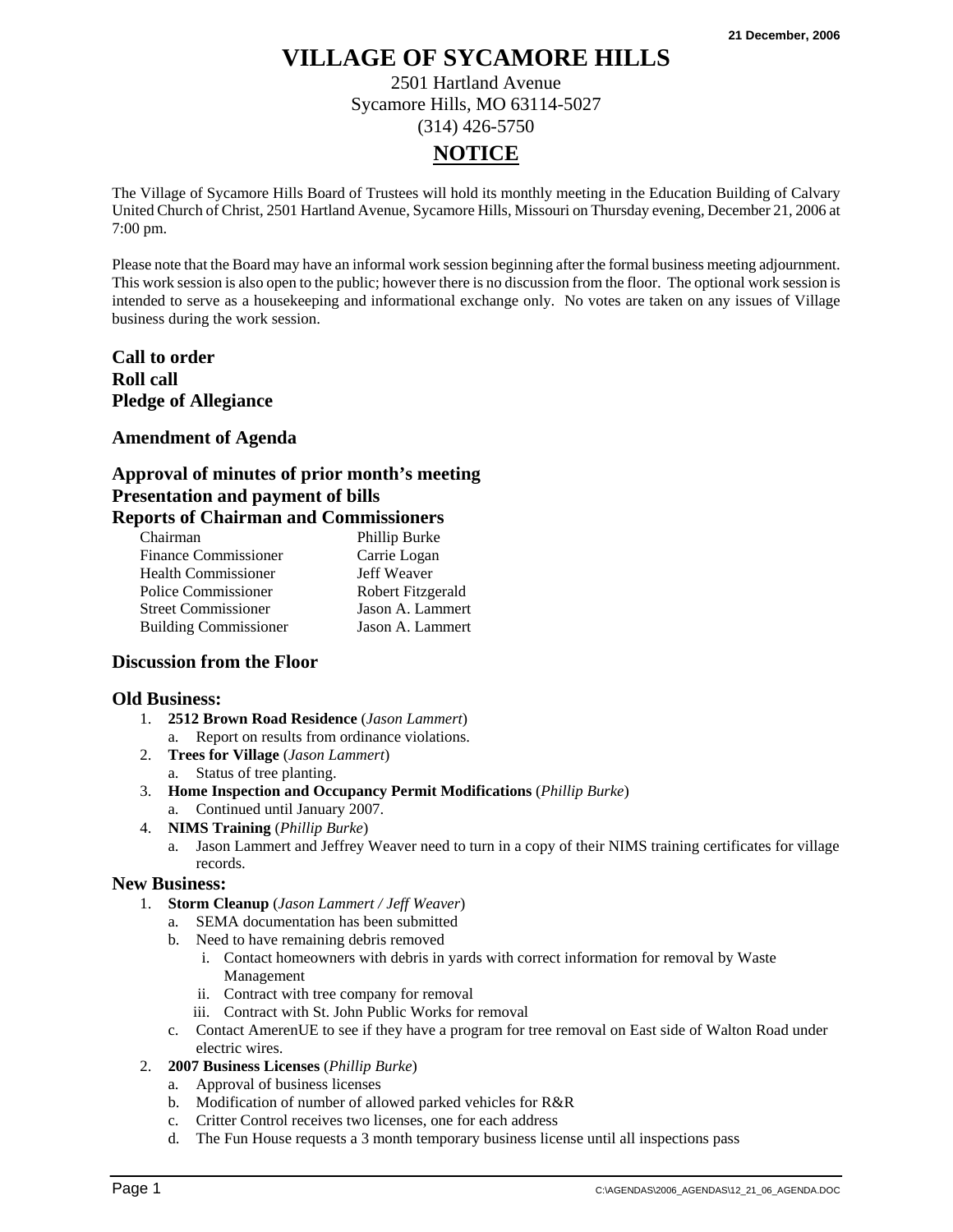### 2501 Hartland Avenue Sycamore Hills, MO 63114-5027 (314) 426-5750

| Company                                | <b>Type of Business</b>         | <b>Address</b>                   | City, State        | Fee     | <b>Restrictions</b>                                                                                                      |
|----------------------------------------|---------------------------------|----------------------------------|--------------------|---------|--------------------------------------------------------------------------------------------------------------------------|
| Schwan Home Service,<br>Inc.           | <b>Food Delivery</b>            | 115 West College Drive           | Marshall, MN       | \$15.00 | None.                                                                                                                    |
| Sharon McMillen.<br>dba Happy Time Ice | <b>Sales</b>                    | 2480 Oakland Avenue              |                    |         | None.                                                                                                                    |
| Cream                                  |                                 |                                  | Sycamore Hills, MO | \$15.00 |                                                                                                                          |
| Len's Auto Repair                      | Auto Repair                     | 8701 Lackland Road               | Sycamore Hills, MO | \$50.00 | 1. Auto repair but no body work.                                                                                         |
| Susan Kenny,<br>dba Hollyhocks Flowers |                                 |                                  |                    |         |                                                                                                                          |
| and Gifts, Inc.                        | <b>Flowers and Gifts</b>        | 8909 Lackland Road               | Sycamore Hills, MO | \$50.00 | None.                                                                                                                    |
| Bearden Violin Shop, Inc.              | <b>Instrument Repair</b>        | 8787 Lackland Road               | Sycamore Hills, MO | \$50.00 | None.                                                                                                                    |
| Troy Patterson,                        |                                 |                                  |                    |         |                                                                                                                          |
| dba T.J.'s Delivery Service            | <b>Delivery Service</b>         | 8907 Lackland Road               | Sycamore Hills, MO | \$50.00 | None.                                                                                                                    |
| Critter Control of St. Louis           | Pest Control<br><b>Services</b> | 8625 Lackland Road               | Sycamore Hills, MO | \$50.00 | 1. Dead or destroyed animals to be<br>frozen and not disposed of until the<br>morning of trash pickup.                   |
| Critter Control of St. Louis           | Pest Control<br><b>Services</b> | 8601 Lackland Road               | Sycamore Hills, MO | \$0.00  | 1. Dead or destroyed animals to be<br>frozen and not disposed of until the<br>morning of trash pickup.                   |
| R and R Auto                           | Auto Repair                     | 8621 Lackland Road               | Sycamore Hills, MO | \$50.00 | 1. No retail auto sales on premises,<br>2. No more than eight (8) vehicles<br>stored or parked overnight on<br>premises. |
| The Fun House                          | Art Studio                      | 8900 Midland<br><b>Boulevard</b> | Sycamore Hills, MO | \$50.00 | 1. No jewelry torch operations                                                                                           |